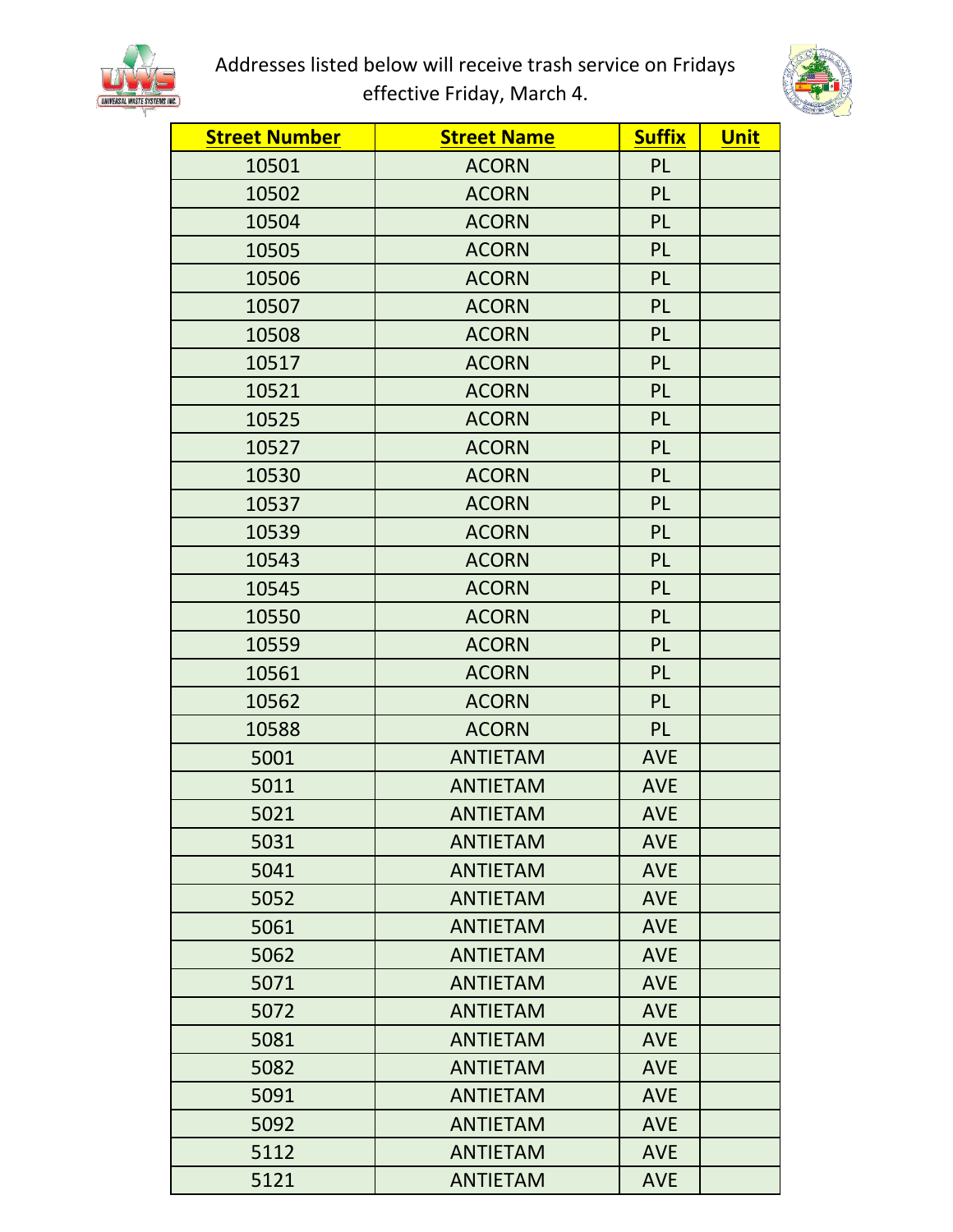| 5122  | <b>ANTIETAM</b>    | <b>AVE</b> |
|-------|--------------------|------------|
| 5131  | <b>ANTIETAM</b>    | <b>AVE</b> |
| 5132  | <b>ANTIETAM</b>    | <b>AVE</b> |
| 5152  | <b>ANTIETAM</b>    | <b>AVE</b> |
| 5161  | <b>ANTIETAM</b>    | <b>AVE</b> |
| 5162  | <b>ANTIETAM</b>    | <b>AVE</b> |
| 5171  | <b>ANTIETAM</b>    | <b>AVE</b> |
| 5172  | <b>ANTIETAM</b>    | <b>AVE</b> |
| 5181  | <b>ANTIETAM</b>    | <b>AVE</b> |
| 5182  | <b>ANTIETAM</b>    | <b>AVE</b> |
| 5191  | <b>ANTIETAM</b>    | <b>AVE</b> |
| 5211  | <b>ANTIETAM</b>    | <b>AVE</b> |
| 5221  | <b>ANTIETAM</b>    | <b>AVE</b> |
| 11081 | <b>BENNINGTON</b>  | <b>ST</b>  |
| 11091 | <b>BENNINGTON</b>  | <b>ST</b>  |
| 11092 | <b>BENNINGTON</b>  | <b>ST</b>  |
| 11101 | <b>BENNINGTON</b>  | <b>ST</b>  |
| 11102 | <b>BENNINGTON</b>  | <b>ST</b>  |
| 11111 | <b>BENNINGTON</b>  | <b>ST</b>  |
| 11121 | <b>BENNINGTON</b>  | <b>ST</b>  |
| 11141 | <b>BENNINGTON</b>  | <b>ST</b>  |
| 11142 | <b>BENNINGTON</b>  | <b>ST</b>  |
| 11151 | <b>BENNINGTON</b>  | <b>ST</b>  |
| 11152 | <b>BENNINGTON</b>  | <b>ST</b>  |
| 11161 | <b>BENNINGTON</b>  | <b>ST</b>  |
| 11162 | <b>BENNINGTON</b>  | <b>ST</b>  |
| 11171 | <b>BENNINGTON</b>  | <b>ST</b>  |
| 11181 | <b>BENNINGTON</b>  | <b>ST</b>  |
| 11192 | <b>BENNINGTON</b>  | <b>ST</b>  |
| 11201 | <b>BENNINGTON</b>  | <b>ST</b>  |
| 11211 | <b>BENNINGTON</b>  | <b>ST</b>  |
| 11212 | <b>BENNINGTON</b>  | <b>ST</b>  |
| 11221 | <b>BENNINGTON</b>  | <b>ST</b>  |
| 11222 | <b>BENNINGTON</b>  | <b>ST</b>  |
| 11181 | <b>BLOOMFIELD</b>  | <b>ST</b>  |
| 11011 | <b>BUNKER HILL</b> | <b>DR</b>  |
| 11012 | <b>BUNKER HILL</b> | <b>DR</b>  |
| 11021 | <b>BUNKER HILL</b> | <b>DR</b>  |
| 11022 | <b>BUNKER HILL</b> | <b>DR</b>  |
| 11041 | <b>BUNKER HILL</b> | <b>DR</b>  |
| 11042 | <b>BUNKER HILL</b> | <b>DR</b>  |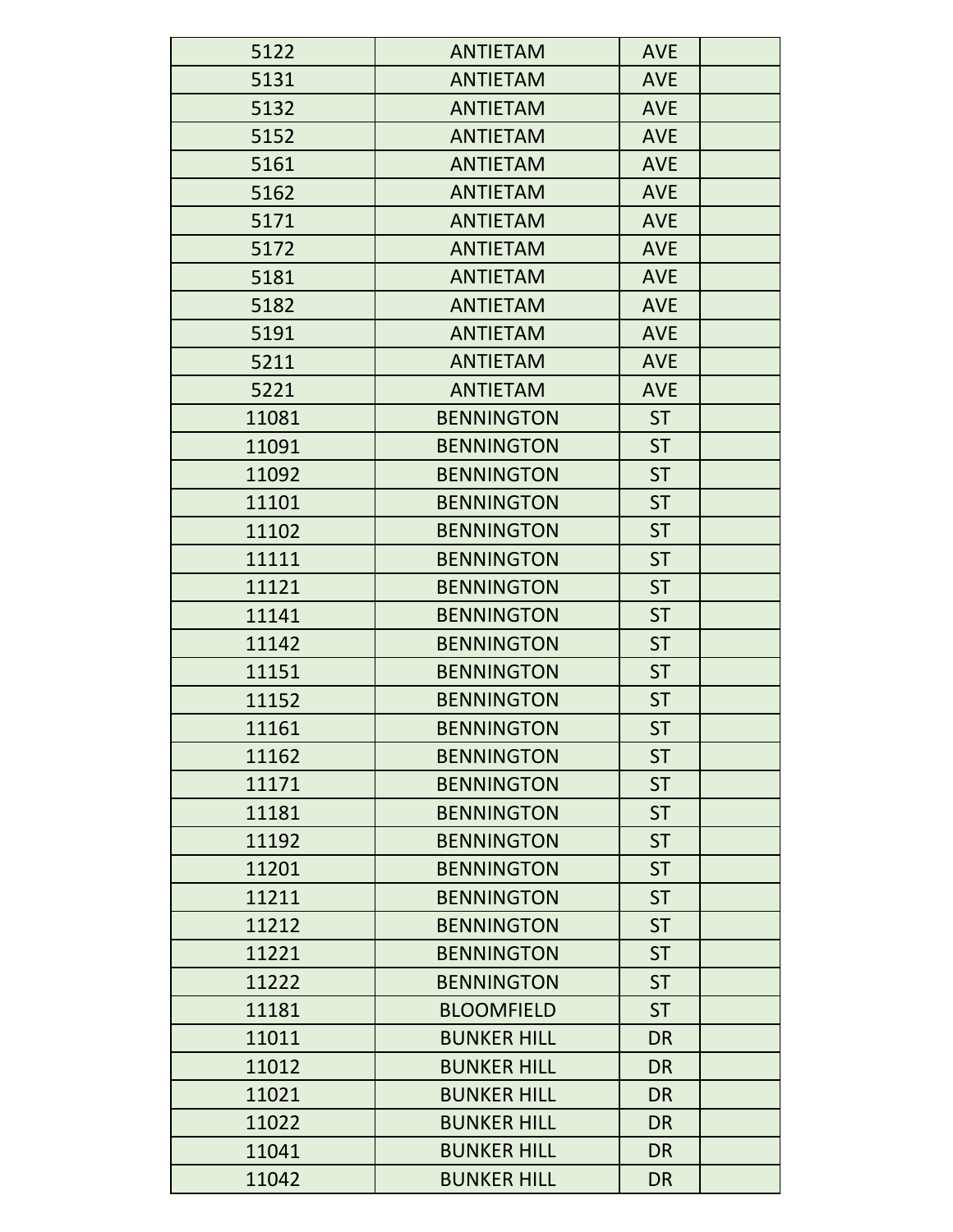| 11051     | <b>BUNKER HILL</b> | <b>DR</b> |   |
|-----------|--------------------|-----------|---|
| 11061     | <b>BUNKER HILL</b> | <b>DR</b> |   |
| 11062     | <b>BUNKER HILL</b> | <b>DR</b> |   |
| 11071     | <b>BUNKER HILL</b> | <b>DR</b> |   |
| 11082     | <b>BUNKER HILL</b> | <b>DR</b> |   |
| 11091     | <b>BUNKER HILL</b> | <b>DR</b> |   |
| 11092     | <b>BUNKER HILL</b> | <b>DR</b> |   |
| 11101     | <b>BUNKER HILL</b> | <b>DR</b> |   |
| 11102     | <b>BUNKER HILL</b> | <b>DR</b> |   |
| 11111     | <b>BUNKER HILL</b> | <b>DR</b> |   |
| 11112     | <b>BUNKER HILL</b> | <b>DR</b> |   |
| 11121     | <b>BUNKER HILL</b> | <b>DR</b> |   |
| 11122     | <b>BUNKER HILL</b> | <b>DR</b> |   |
| 11131     | <b>BUNKER HILL</b> | <b>DR</b> |   |
| 11132     | <b>BUNKER HILL</b> | <b>DR</b> |   |
| 11141     | <b>BUNKER HILL</b> | <b>DR</b> |   |
| 11142     | <b>BUNKER HILL</b> | <b>DR</b> |   |
| 11151     | <b>BUNKER HILL</b> | <b>DR</b> |   |
| 11152     | <b>BUNKER HILL</b> | <b>DR</b> |   |
| 11161     | <b>BUNKER HILL</b> | <b>DR</b> |   |
| 11162     | <b>BUNKER HILL</b> | <b>DR</b> |   |
| 11181     | <b>BUNKER HILL</b> | <b>DR</b> |   |
| 11182     | <b>BUNKER HILL</b> | <b>DR</b> |   |
| 11191     | <b>BUNKER HILL</b> | <b>DR</b> |   |
| 11192     | <b>BUNKER HILL</b> | <b>DR</b> |   |
| 3431      | <b>CATALINA</b>    | <b>ST</b> |   |
| 3692      | <b>CATALINA</b>    | <b>ST</b> |   |
| 10771     | <b>CHERRY</b>      | <b>ST</b> |   |
| 10781     | <b>CHERRY</b>      | <b>ST</b> |   |
| 10791     | <b>CHERRY</b>      | <b>ST</b> | A |
| 10791     | <b>CHERRY</b>      | <b>ST</b> | B |
| 10821     | <b>CHERRY</b>      | <b>ST</b> |   |
| 10833     | <b>CHERRY</b>      | <b>ST</b> |   |
| 10961     | <b>CHERRY</b>      | <b>ST</b> |   |
| 10651     | <b>CHESTNUT</b>    | <b>ST</b> |   |
| 10653     | <b>CHESTNUT</b>    | <b>ST</b> |   |
| 10661     | <b>CHESTNUT</b>    | <b>ST</b> |   |
| 10662     | <b>CHESTNUT</b>    | <b>ST</b> |   |
| 10662 1/2 | <b>CHESTNUT</b>    | <b>ST</b> |   |
| 10671     | <b>CHESTNUT</b>    | <b>ST</b> |   |
| 10672     | <b>CHESTNUT</b>    | <b>ST</b> |   |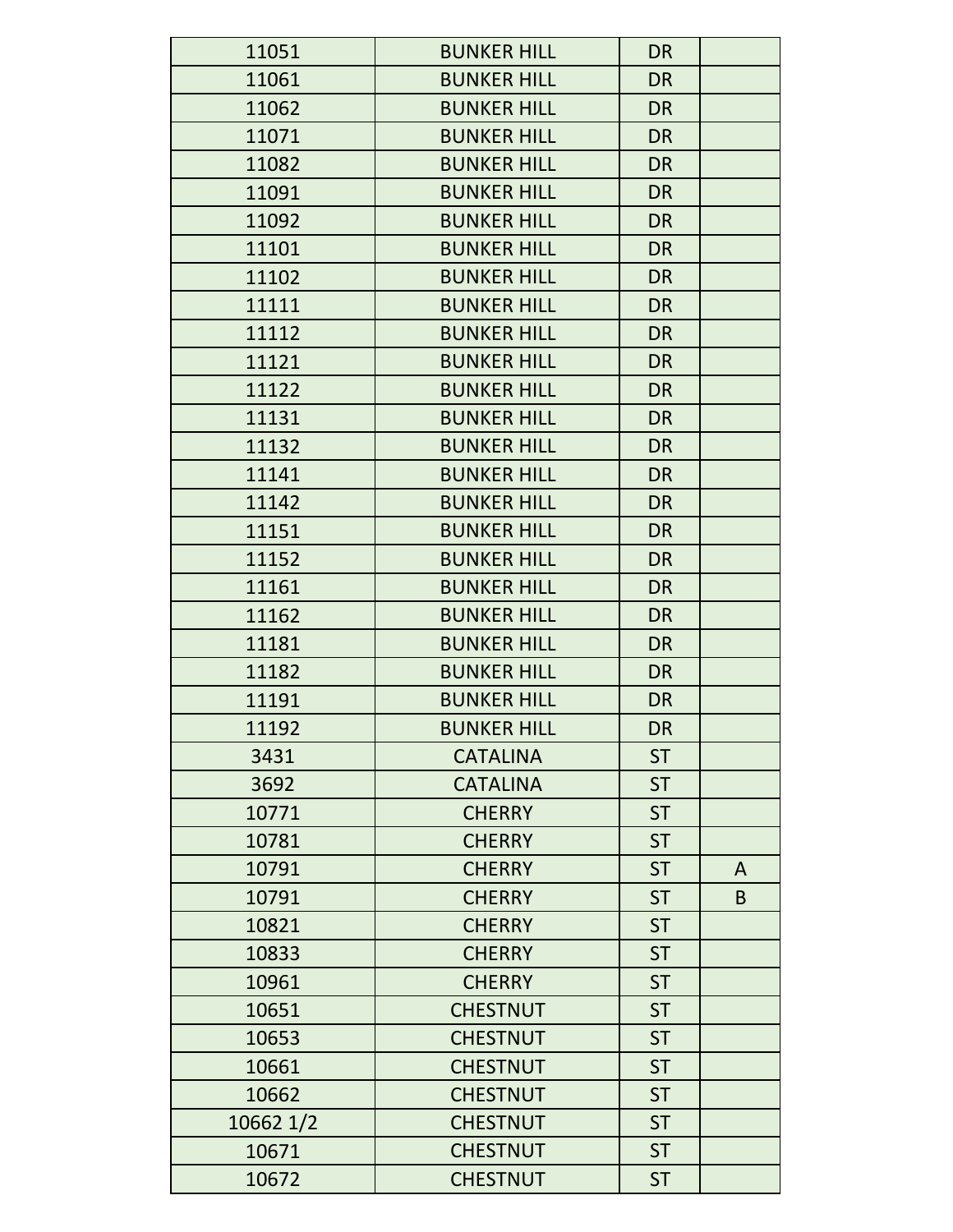| 10681 | <b>CHESTNUT</b> | <b>ST</b> |  |
|-------|-----------------|-----------|--|
| 10682 | <b>CHESTNUT</b> | <b>ST</b> |  |
| 10691 | <b>CHESTNUT</b> | <b>ST</b> |  |
| 10692 | <b>CHESTNUT</b> | <b>ST</b> |  |
| 10693 | <b>CHESTNUT</b> | <b>ST</b> |  |
| 10701 | <b>CHESTNUT</b> | <b>ST</b> |  |
| 10702 | <b>CHESTNUT</b> | <b>ST</b> |  |
| 10711 | <b>CHESTNUT</b> | <b>ST</b> |  |
| 10712 | <b>CHESTNUT</b> | <b>ST</b> |  |
| 10721 | <b>CHESTNUT</b> | <b>ST</b> |  |
| 10722 | <b>CHESTNUT</b> | <b>ST</b> |  |
| 10723 | <b>CHESTNUT</b> | <b>ST</b> |  |
| 10725 | <b>CHESTNUT</b> | <b>ST</b> |  |
| 10771 | <b>CHESTNUT</b> | <b>ST</b> |  |
| 10773 | <b>CHESTNUT</b> | <b>ST</b> |  |
| 10775 | <b>CHESTNUT</b> | <b>ST</b> |  |
| 10777 | <b>CHESTNUT</b> | <b>ST</b> |  |
| 10781 | <b>CHESTNUT</b> | <b>ST</b> |  |
| 10782 | <b>CHESTNUT</b> | <b>ST</b> |  |
| 10783 | <b>CHESTNUT</b> | <b>ST</b> |  |
| 10784 | <b>CHESTNUT</b> | <b>ST</b> |  |
| 10786 | <b>CHESTNUT</b> | <b>ST</b> |  |
| 10791 | <b>CHESTNUT</b> | <b>ST</b> |  |
| 10792 | <b>CHESTNUT</b> | <b>ST</b> |  |
| 10793 | <b>CHESTNUT</b> | <b>ST</b> |  |
| 10802 | <b>CHESTNUT</b> | <b>ST</b> |  |
| 10822 | <b>CHESTNUT</b> | <b>ST</b> |  |
| 10825 | <b>CHESTNUT</b> | <b>ST</b> |  |
| 10826 | <b>CHESTNUT</b> | <b>ST</b> |  |
| 10829 | <b>CHESTNUT</b> | <b>ST</b> |  |
| 10831 | <b>CHESTNUT</b> | <b>ST</b> |  |
| 10832 | <b>CHESTNUT</b> | <b>ST</b> |  |
| 10834 | <b>CHESTNUT</b> | <b>ST</b> |  |
| 10842 | <b>CHESTNUT</b> | <b>ST</b> |  |
| 10862 | <b>CHESTNUT</b> | <b>ST</b> |  |
| 10862 | <b>CHESTNUT</b> | <b>ST</b> |  |
| 10881 | <b>CHESTNUT</b> | <b>ST</b> |  |
| 10887 | <b>CHESTNUT</b> | <b>ST</b> |  |
| 10889 | <b>CHESTNUT</b> | <b>ST</b> |  |
| 10901 | <b>CHESTNUT</b> | <b>ST</b> |  |
| 10911 | <b>CHESTNUT</b> | <b>ST</b> |  |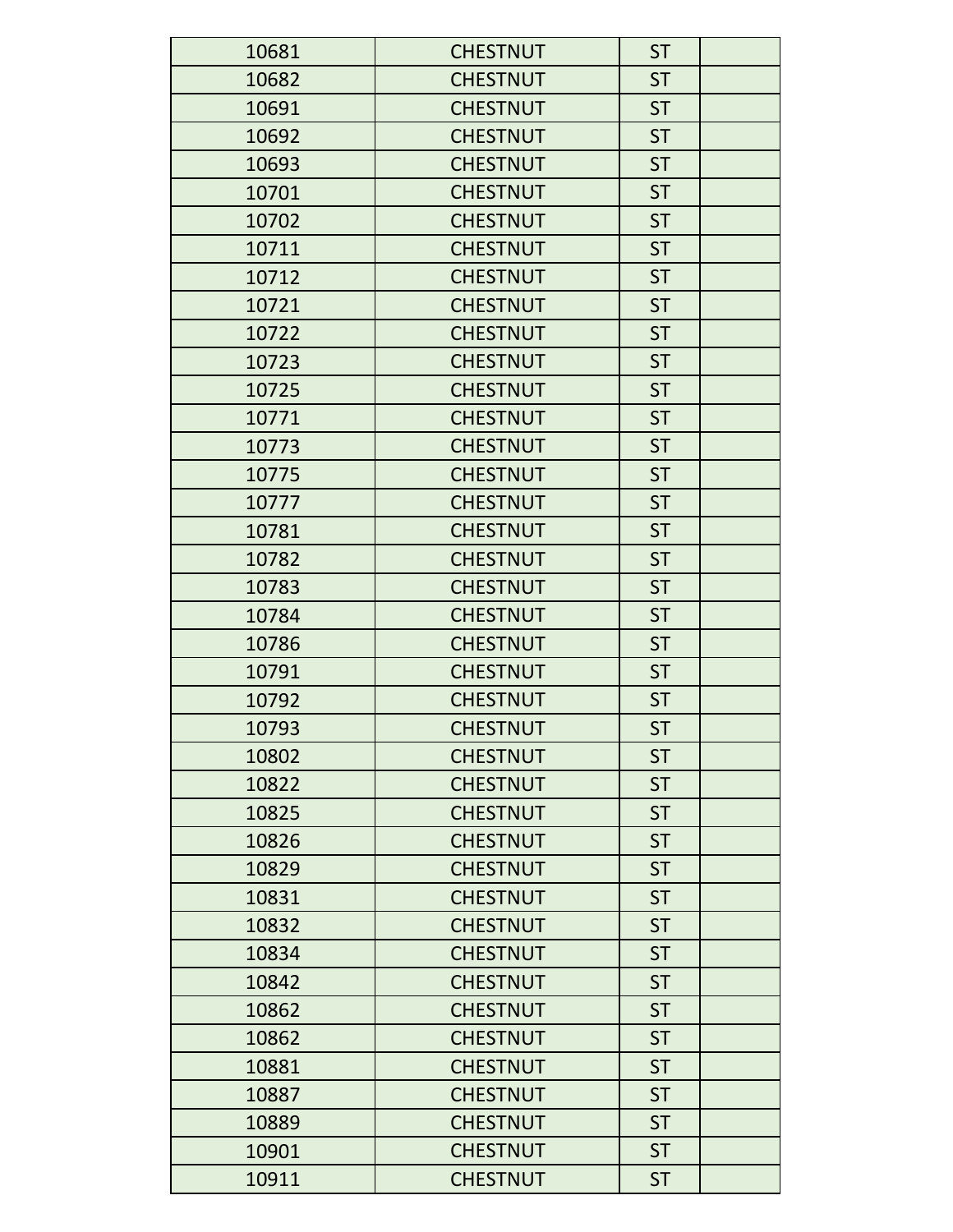| 10927 | <b>CHESTNUT</b>   | <b>ST</b> |
|-------|-------------------|-----------|
| 10931 | <b>CHESTNUT</b>   | <b>ST</b> |
| 11071 | <b>ENTERPRISE</b> | <b>DR</b> |
| 11072 | <b>ENTERPRISE</b> | <b>DR</b> |
| 11081 | <b>ENTERPRISE</b> | <b>DR</b> |
| 11082 | <b>ENTERPRISE</b> | <b>DR</b> |
| 11091 | <b>ENTERPRISE</b> | <b>DR</b> |
| 11092 | <b>ENTERPRISE</b> | <b>DR</b> |
| 11101 | <b>ENTERPRISE</b> | <b>DR</b> |
| 11102 | <b>ENTERPRISE</b> | <b>DR</b> |
| 11121 | <b>ENTERPRISE</b> | <b>DR</b> |
| 11122 | <b>ENTERPRISE</b> | <b>DR</b> |
| 11131 | <b>ENTERPRISE</b> | <b>DR</b> |
| 11132 | <b>ENTERPRISE</b> | <b>DR</b> |
| 11151 | <b>ENTERPRISE</b> | <b>DR</b> |
| 11152 | <b>ENTERPRISE</b> | <b>DR</b> |
| 11161 | <b>ENTERPRISE</b> | <b>DR</b> |
| 11162 | <b>ENTERPRISE</b> | <b>DR</b> |
| 11181 | <b>ENTERPRISE</b> | <b>DR</b> |
| 11182 | <b>ENTERPRISE</b> | <b>DR</b> |
| 11191 | <b>ENTERPRISE</b> | <b>DR</b> |
| 11192 | <b>ENTERPRISE</b> | <b>DR</b> |
| 11061 | <b>ESSEX</b>      | <b>DR</b> |
| 11062 | <b>ESSEX</b>      | <b>DR</b> |
| 11071 | <b>ESSEX</b>      | <b>DR</b> |
| 11072 | <b>ESSEX</b>      | <b>DR</b> |
| 11073 | <b>ESSEX</b>      | <b>DR</b> |
| 11082 | <b>ESSEX</b>      | <b>DR</b> |
| 11091 | <b>ESSEX</b>      | <b>DR</b> |
| 11092 | <b>ESSEX</b>      | <b>DR</b> |
| 11101 | <b>ESSEX</b>      | <b>DR</b> |
| 11102 | <b>ESSEX</b>      | <b>DR</b> |
| 11121 | <b>ESSEX</b>      | <b>DR</b> |
| 11122 | <b>ESSEX</b>      | <b>DR</b> |
| 11131 | <b>ESSEX</b>      | <b>DR</b> |
| 11132 | <b>ESSEX</b>      | <b>DR</b> |
| 11151 | <b>ESSEX</b>      | <b>DR</b> |
| 11152 | <b>ESSEX</b>      | <b>DR</b> |
| 11161 | <b>ESSEX</b>      | <b>DR</b> |
| 11162 | <b>ESSEX</b>      | <b>DR</b> |
| 11181 | <b>ESSEX</b>      | <b>DR</b> |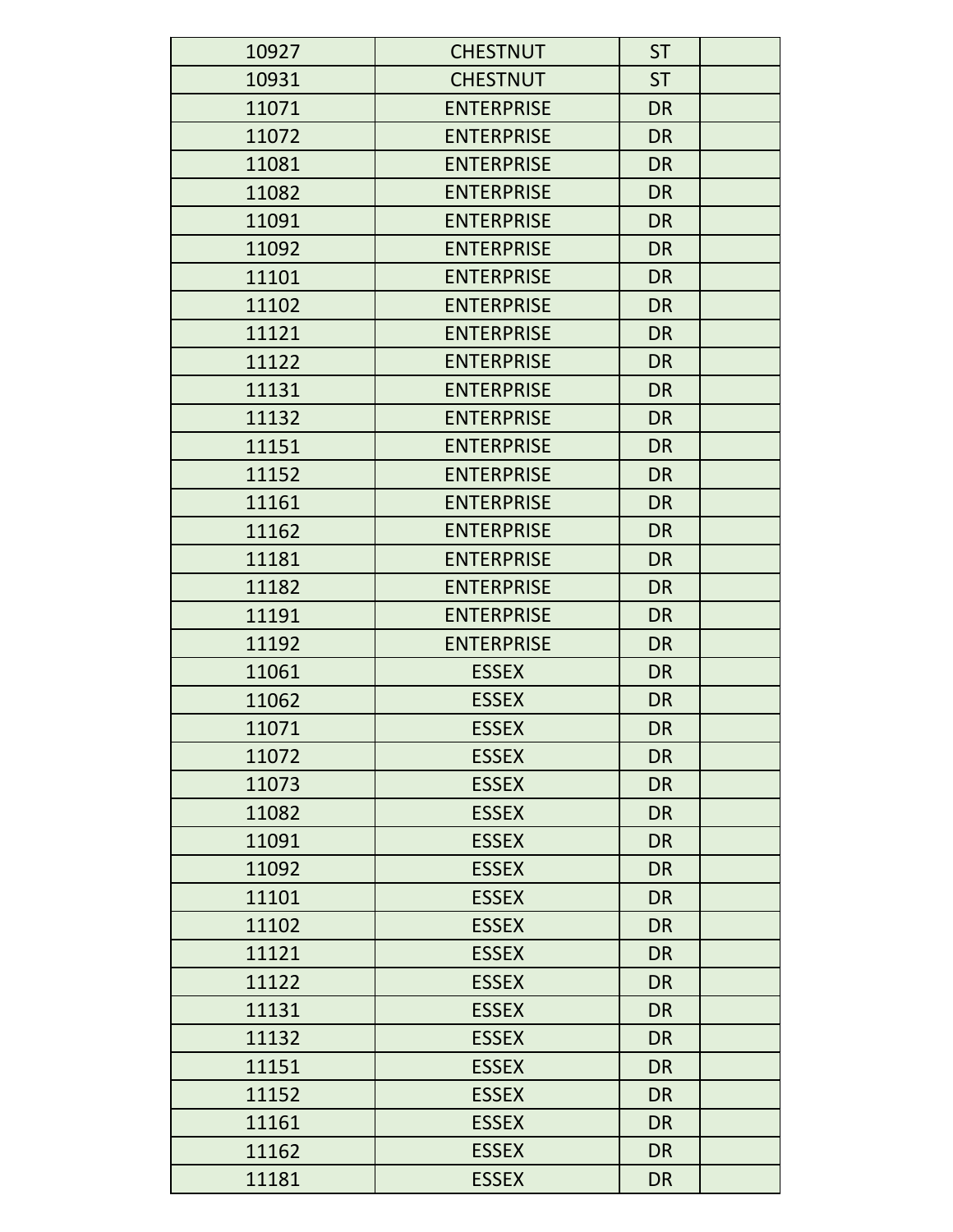| 11182     | <b>ESSEX</b>    | <b>DR</b>  |             |
|-----------|-----------------|------------|-------------|
| 11191     | <b>ESSEX</b>    | <b>DR</b>  |             |
| 11192     | <b>ESSEX</b>    | <b>DR</b>  |             |
| 11211     | <b>ESSEX</b>    | <b>DR</b>  |             |
| 11212     | <b>ESSEX</b>    | <b>DR</b>  |             |
| 3701      | <b>FARQUHAR</b> | <b>AVE</b> |             |
| 3709      | <b>FARQUHAR</b> | <b>AVE</b> |             |
| 3711      | <b>FARQUHAR</b> | <b>AVE</b> |             |
| 3715      | <b>FARQUHAR</b> | <b>AVE</b> |             |
| 3881      | <b>FARQUHAR</b> | <b>AVE</b> |             |
| 3901      | <b>FARQUHAR</b> | <b>AVE</b> |             |
| 3903      | <b>FARQUHAR</b> | <b>AVE</b> |             |
| 3905      | <b>FARQUHAR</b> | <b>AVE</b> |             |
| 3921      | <b>FARQUHAR</b> | <b>AVE</b> |             |
| 3923      | <b>FARQUHAR</b> | <b>AVE</b> |             |
| 3925      | <b>FARQUHAR</b> | <b>AVE</b> |             |
| 3927      | <b>FARQUHAR</b> | <b>AVE</b> |             |
| 3931      | <b>FARQUHAR</b> | <b>AVE</b> |             |
| 3941      | <b>FARQUHAR</b> | <b>AVE</b> |             |
| 3951      | <b>FARQUHAR</b> | <b>AVE</b> |             |
| 4043      | <b>FARQUHAR</b> | <b>AVE</b> |             |
| 4081      | <b>FARQUHAR</b> | <b>AVE</b> |             |
| 4083      | <b>FARQUHAR</b> | <b>AVE</b> |             |
| 4085      | <b>FARQUHAR</b> | <b>AVE</b> |             |
| 4087      | <b>FARQUHAR</b> | <b>AVE</b> |             |
| 4091      | <b>FARQUHAR</b> | <b>AVE</b> |             |
| 4111-4117 | <b>FARQUHAR</b> | <b>AVE</b> |             |
| 4141      | <b>FARQUHAR</b> | <b>AVE</b> |             |
| 4171      | <b>FARQUHAR</b> | <b>AVE</b> |             |
| 4201      | <b>FARQUHAR</b> | <b>AVE</b> |             |
| 4211      | <b>FARQUHAR</b> | <b>AVE</b> |             |
| 4213      | <b>FARQUHAR</b> | <b>AVE</b> |             |
| 4215      | <b>FARQUHAR</b> | <b>AVE</b> |             |
| 4221      | <b>FARQUHAR</b> | <b>AVE</b> |             |
| 4231      | <b>FARQUHAR</b> | <b>AVE</b> |             |
| 4261      | <b>FARQUHAR</b> | <b>AVE</b> |             |
| 4263      | <b>FARQUHAR</b> | <b>AVE</b> |             |
| 4313      | <b>FARQUHAR</b> | <b>AVE</b> |             |
| 4371      | <b>FARQUHAR</b> | <b>AVE</b> | A           |
| 4371      | <b>FARQUHAR</b> | <b>AVE</b> | B           |
| 4371      | <b>FARQUHAR</b> | <b>AVE</b> | $\mathsf C$ |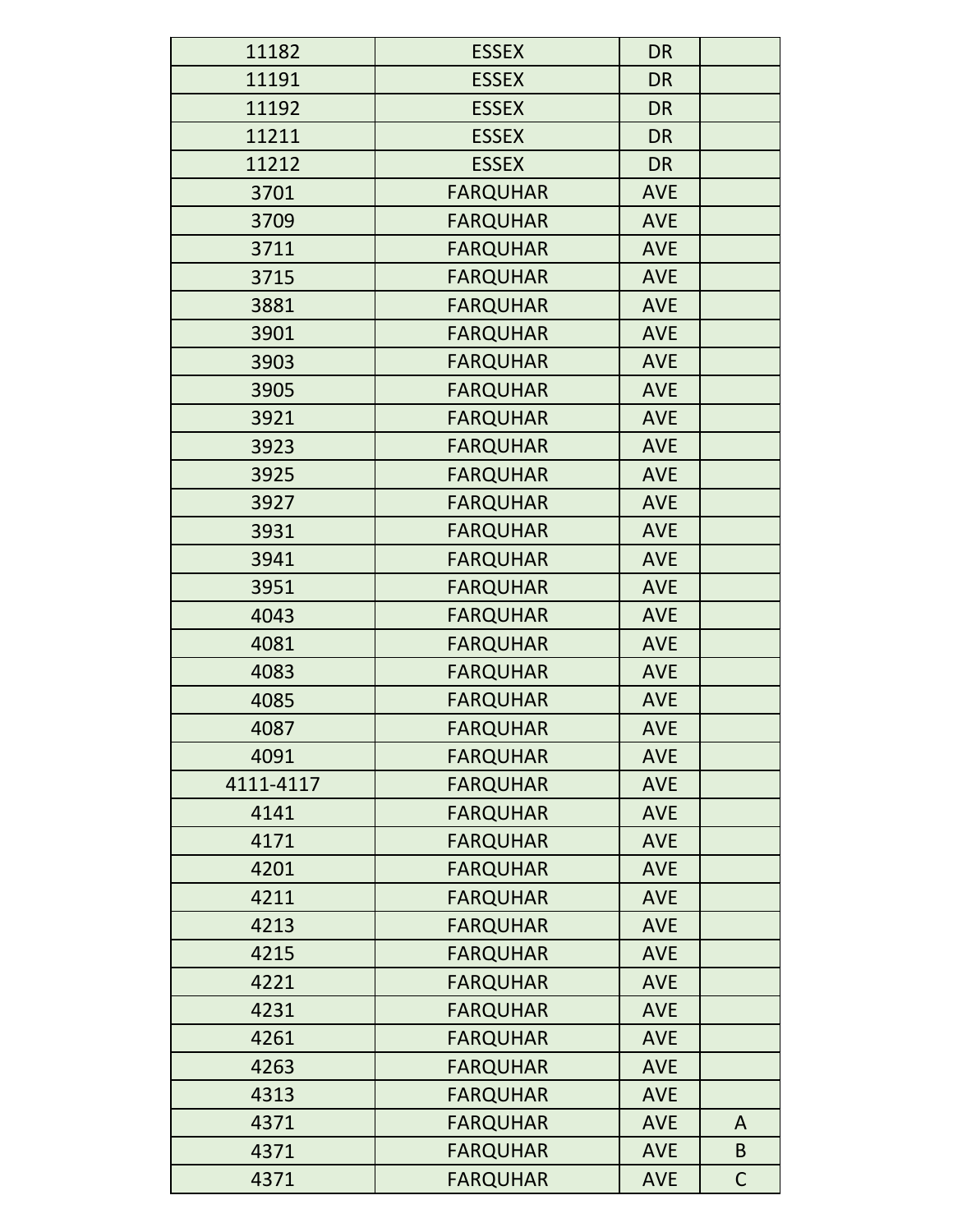| 4371 | <b>FARQUHAR</b> | <b>AVE</b> | D            |
|------|-----------------|------------|--------------|
| 4411 | <b>FARQUHAR</b> | <b>AVE</b> |              |
| 4413 | <b>FARQUHAR</b> | AVE        |              |
| 4421 | <b>FARQUHAR</b> | <b>AVE</b> |              |
| 4423 | <b>FARQUHAR</b> | <b>AVE</b> |              |
| 4425 | <b>FARQUHAR</b> | <b>AVE</b> |              |
| 4427 | <b>FARQUHAR</b> | <b>AVE</b> |              |
| 4451 | <b>FARQUHAR</b> | <b>AVE</b> |              |
| 4453 | <b>FARQUHAR</b> | <b>AVE</b> |              |
| 4455 | <b>FARQUHAR</b> | <b>AVE</b> |              |
| 4461 | <b>FARQUHAR</b> | <b>AVE</b> |              |
| 4463 | <b>FARQUHAR</b> | <b>AVE</b> |              |
| 4465 | <b>FARQUHAR</b> | <b>AVE</b> |              |
| 4471 | <b>FARQUHAR</b> | <b>AVE</b> |              |
| 4475 | <b>FARQUHAR</b> | <b>AVE</b> |              |
| 3311 | <b>FLORISTA</b> | <b>ST</b>  |              |
| 3332 | <b>FLORISTA</b> | <b>ST</b>  |              |
| 3372 | <b>FLORISTA</b> | <b>ST</b>  |              |
| 3621 | <b>FLORISTA</b> | <b>ST</b>  |              |
| 3661 | <b>FLORISTA</b> | <b>ST</b>  |              |
| 3681 | <b>FLORISTA</b> | <b>ST</b>  |              |
| 3693 | <b>FLORISTA</b> | <b>ST</b>  |              |
| 3571 | <b>GREEN</b>    | <b>AVE</b> | A            |
| 3571 | <b>GREEN</b>    | <b>AVE</b> |              |
| 3581 | <b>GREEN</b>    | <b>AVE</b> |              |
| 3601 | <b>GREEN</b>    | <b>AVE</b> | A            |
| 3601 | <b>GREEN</b>    | <b>AVE</b> | $\mathsf{C}$ |
| 3601 | <b>GREEN</b>    | <b>AVE</b> | D            |
| 3611 | <b>GREEN</b>    | <b>AVE</b> |              |
| 3621 | <b>GREEN</b>    | <b>AVE</b> |              |
| 3652 | <b>GREEN</b>    | <b>AVE</b> |              |
| 3702 | <b>GREEN</b>    | <b>AVE</b> |              |
| 3704 | <b>GREEN</b>    | <b>AVE</b> |              |
| 3706 | <b>GREEN</b>    | <b>AVE</b> |              |
| 3742 | <b>GREEN</b>    | <b>AVE</b> |              |
| 3766 | <b>GREEN</b>    | <b>AVE</b> |              |
| 3768 | <b>GREEN</b>    | <b>AVE</b> |              |
| 3770 | <b>GREEN</b>    | <b>AVE</b> |              |
| 3791 | <b>GREEN</b>    | <b>AVE</b> |              |
| 3812 | <b>GREEN</b>    | <b>AVE</b> |              |
| 3822 | <b>GREEN</b>    | <b>AVE</b> |              |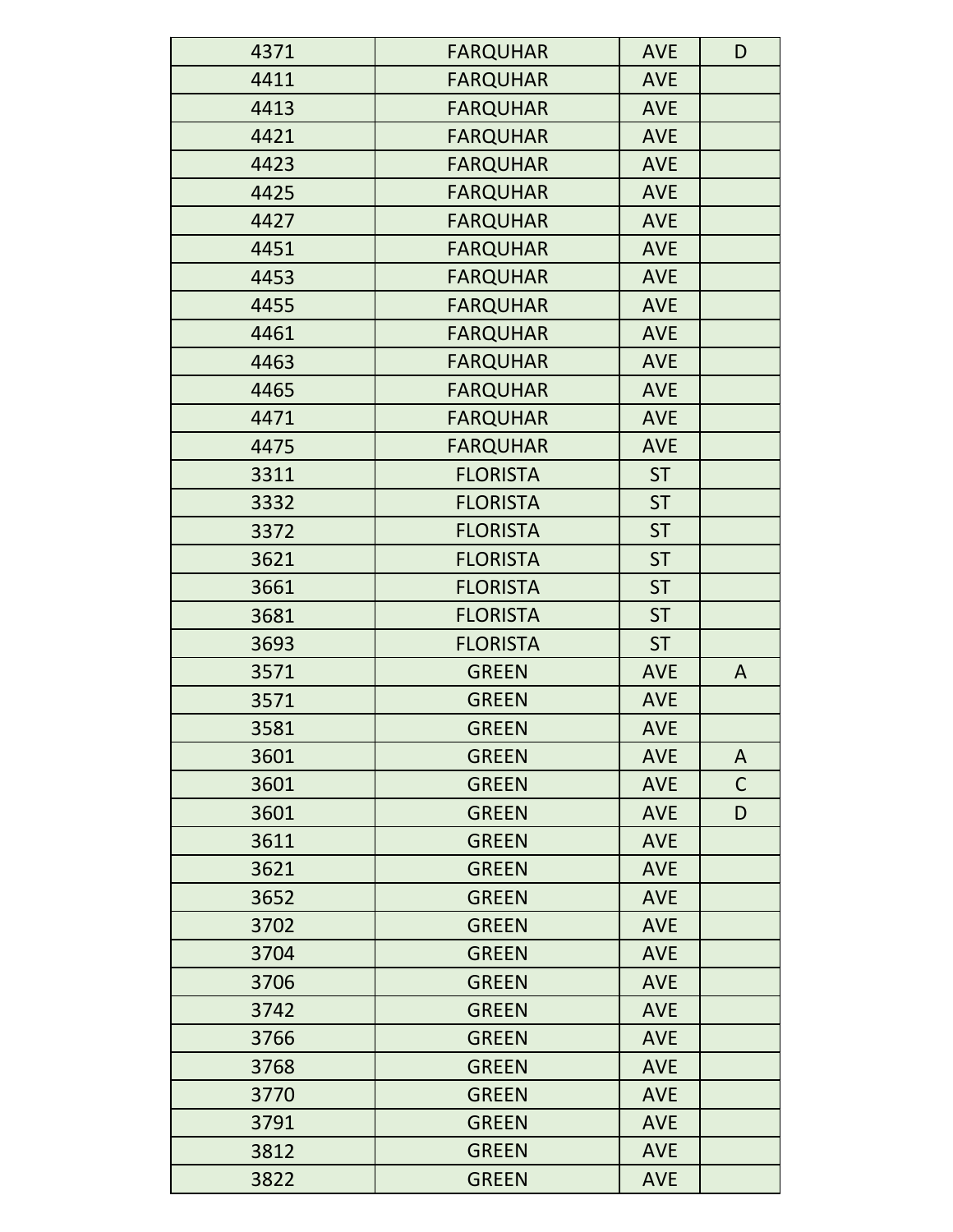| 3842 | <b>GREEN</b> | <b>AVE</b> |              |
|------|--------------|------------|--------------|
| 3891 | <b>GREEN</b> | <b>AVE</b> |              |
| 3911 | <b>GREEN</b> | <b>AVE</b> |              |
| 3913 | <b>GREEN</b> | <b>AVE</b> |              |
| 3915 | <b>GREEN</b> | <b>AVE</b> |              |
| 3917 | <b>GREEN</b> | <b>AVE</b> |              |
| 3971 | <b>GREEN</b> | <b>AVE</b> |              |
| 4092 | <b>GREEN</b> | <b>AVE</b> |              |
| 4094 | <b>GREEN</b> | <b>AVE</b> |              |
| 4096 | <b>GREEN</b> | <b>AVE</b> |              |
| 4112 | <b>GREEN</b> | <b>AVE</b> |              |
| 4131 | <b>GREEN</b> | <b>AVE</b> |              |
| 4202 | <b>GREEN</b> | <b>AVE</b> |              |
| 4241 | <b>GREEN</b> | <b>AVE</b> |              |
| 4251 | <b>GREEN</b> | <b>AVE</b> |              |
| 4254 | <b>GREEN</b> | <b>AVE</b> |              |
| 4271 | <b>GREEN</b> | <b>AVE</b> |              |
| 4276 | <b>GREEN</b> | <b>AVE</b> |              |
| 4281 | <b>GREEN</b> | <b>AVE</b> | $\mathsf{A}$ |
| 4281 | <b>GREEN</b> | <b>AVE</b> | B            |
| 4281 | <b>GREEN</b> | <b>AVE</b> | $\mathsf C$  |
| 4281 | <b>GREEN</b> | <b>AVE</b> | D            |
| 4291 | <b>GREEN</b> | <b>AVE</b> |              |
| 4292 | <b>GREEN</b> | <b>AVE</b> |              |
| 4303 | <b>GREEN</b> | <b>AVE</b> |              |
| 4331 | <b>GREEN</b> | <b>AVE</b> | A            |
| 4331 | <b>GREEN</b> | <b>AVE</b> | B            |
| 4331 | <b>GREEN</b> | <b>AVE</b> | $\mathsf{C}$ |
| 4331 | <b>GREEN</b> | <b>AVE</b> | D            |
| 4351 | <b>GREEN</b> | <b>AVE</b> |              |
| 4361 | <b>GREEN</b> | <b>AVE</b> |              |
| 4405 | <b>GREEN</b> | <b>AVE</b> |              |
| 4412 | <b>GREEN</b> | <b>AVE</b> |              |
| 4414 | <b>GREEN</b> | <b>AVE</b> |              |
| 4416 | <b>GREEN</b> | <b>AVE</b> |              |
| 4418 | <b>GREEN</b> | <b>AVE</b> |              |
| 4451 | <b>GREEN</b> | <b>AVE</b> |              |
| 4552 | <b>GREEN</b> | <b>AVE</b> |              |
| 4561 | <b>GREEN</b> | <b>AVE</b> |              |
| 4562 | <b>GREEN</b> | <b>AVE</b> |              |
| 4581 | <b>GREEN</b> | <b>AVE</b> |              |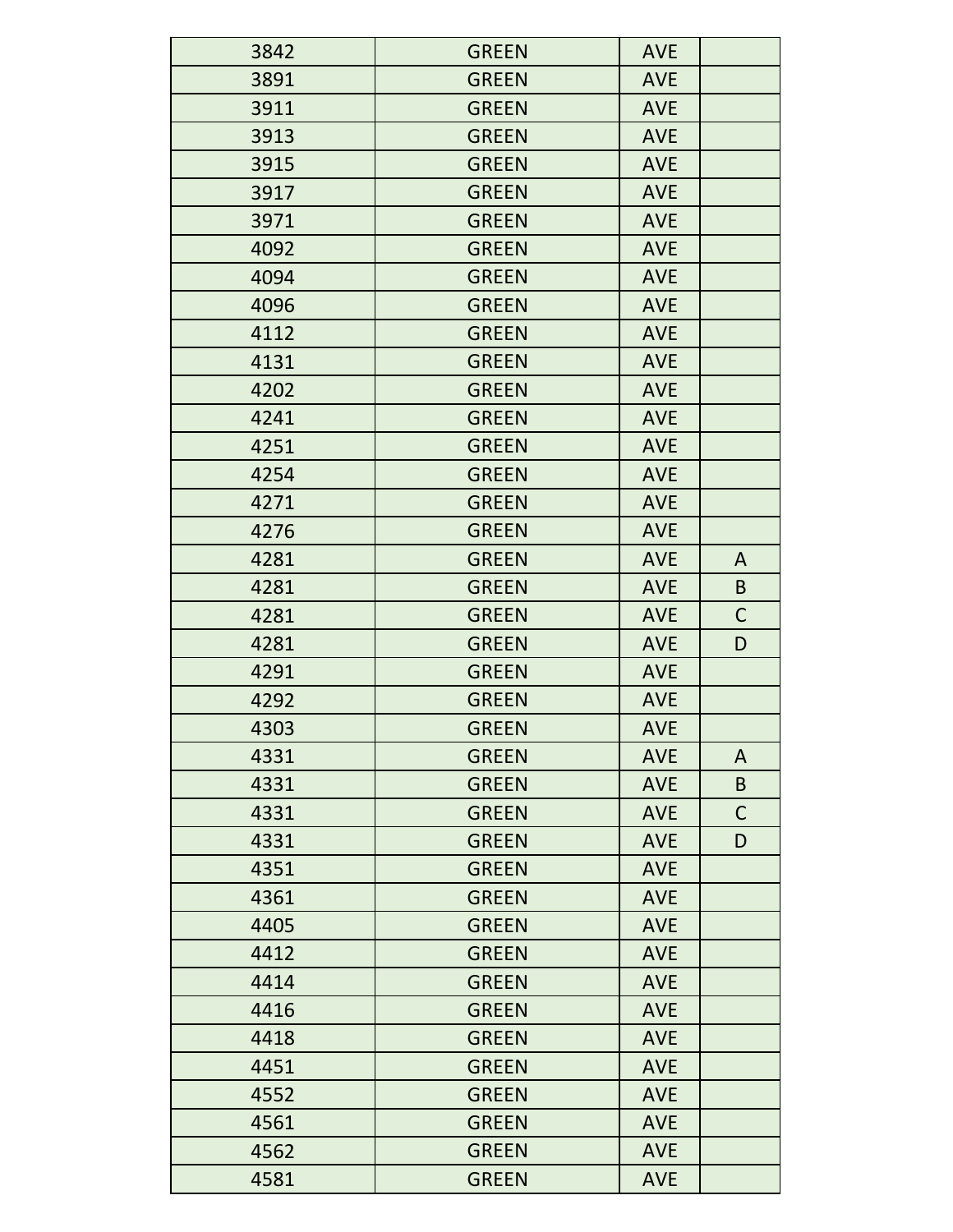| 4601        | <b>GREEN</b>   | <b>AVE</b> |                |
|-------------|----------------|------------|----------------|
| 4611        | <b>GREEN</b>   | <b>AVE</b> |                |
| 4621        | <b>GREEN</b>   | <b>AVE</b> |                |
| 4622        | <b>GREEN</b>   | <b>AVE</b> |                |
| 4641        | <b>GREEN</b>   | <b>AVE</b> |                |
| 4651        | <b>GREEN</b>   | <b>AVE</b> |                |
| 4681        | <b>GREEN</b>   | <b>AVE</b> |                |
| 4682        | <b>GREEN</b>   | <b>AVE</b> |                |
| 4702        | <b>GREEN</b>   | <b>AVE</b> |                |
| 4751        | <b>GREEN</b>   | <b>AVE</b> |                |
| 4752        | <b>GREEN</b>   | <b>AVE</b> |                |
| 4761        | <b>GREEN</b>   | <b>AVE</b> |                |
| 3241        | <b>HARMONA</b> | <b>PL</b>  |                |
| 3242        | <b>HARMONA</b> | <b>PL</b>  |                |
| 3251        | <b>HARMONA</b> | <b>PL</b>  |                |
| 3252        | <b>HARMONA</b> | <b>PL</b>  |                |
| 3651        | <b>HOWARD</b>  | <b>AVE</b> | $\overline{3}$ |
| 3664        | <b>HOWARD</b>  | <b>AVE</b> |                |
| 3666        | <b>HOWARD</b>  | <b>AVE</b> |                |
| 3676        | <b>HOWARD</b>  | <b>AVE</b> |                |
| 3721        | <b>HOWARD</b>  | <b>AVE</b> |                |
| 3723        | <b>HOWARD</b>  | <b>AVE</b> |                |
| 3725        | <b>HOWARD</b>  | <b>AVE</b> |                |
| 3762        | <b>HOWARD</b>  | <b>AVE</b> |                |
| 3772        | <b>HOWARD</b>  | <b>AVE</b> |                |
| 3781        | <b>HOWARD</b>  | <b>AVE</b> | A              |
| 3781        | <b>HOWARD</b>  | <b>AVE</b> | B              |
| 3781        | <b>HOWARD</b>  | <b>AVE</b> | C              |
| 3781        | <b>HOWARD</b>  | <b>AVE</b> | D              |
| 3822        | <b>HOWARD</b>  | <b>AVE</b> |                |
| 3931        | <b>HOWARD</b>  | <b>AVE</b> |                |
| 3941        | <b>HOWARD</b>  | <b>AVE</b> |                |
| 3951        | <b>HOWARD</b>  | <b>AVE</b> |                |
| 3953        | <b>HOWARD</b>  | <b>AVE</b> |                |
| 3961        | <b>HOWARD</b>  | <b>AVE</b> |                |
| 3972        | <b>HOWARD</b>  | <b>AVE</b> |                |
| 4021-4027   | <b>HOWARD</b>  | <b>AVE</b> |                |
| 4041 & 4043 | <b>HOWARD</b>  | <b>AVE</b> |                |
| 4042        | <b>HOWARD</b>  | <b>AVE</b> |                |
| 4043        | <b>HOWARD</b>  | <b>AVE</b> |                |
| 4051        | <b>HOWARD</b>  | <b>AVE</b> |                |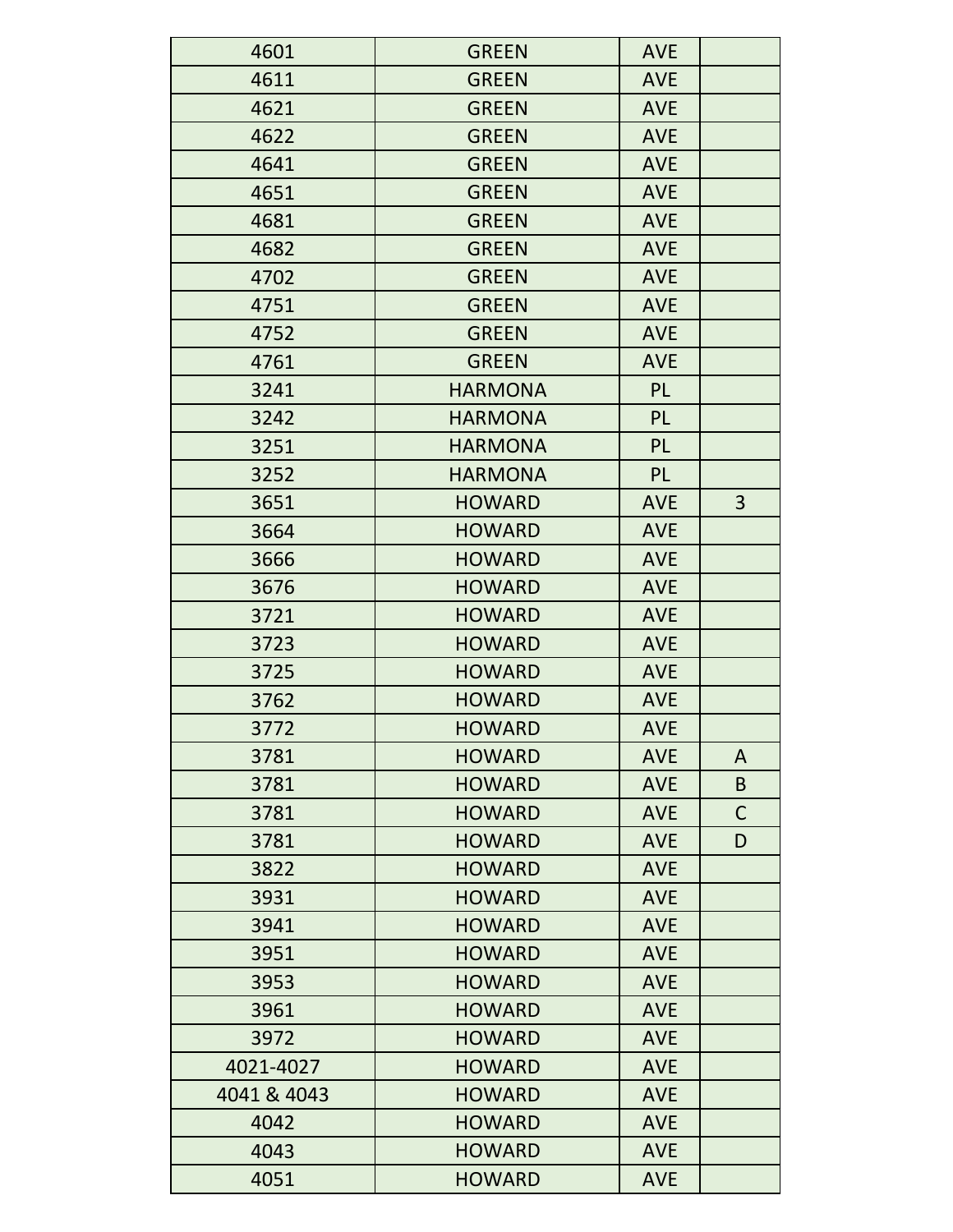| 4052      | <b>HOWARD</b> | <b>AVE</b> |
|-----------|---------------|------------|
| 4054      | <b>HOWARD</b> | <b>AVE</b> |
| 4056      | <b>HOWARD</b> | <b>AVE</b> |
| 4066      | <b>HOWARD</b> | <b>AVE</b> |
| 4071      | <b>HOWARD</b> | <b>AVE</b> |
| 4072      | <b>HOWARD</b> | <b>AVE</b> |
| 4082      | <b>HOWARD</b> | <b>AVE</b> |
| 4092      | <b>HOWARD</b> | <b>AVE</b> |
| 4094      | <b>HOWARD</b> | <b>AVE</b> |
| 4096      | <b>HOWARD</b> | <b>AVE</b> |
| 4102      | <b>HOWARD</b> | <b>AVE</b> |
| 4106      | <b>HOWARD</b> | <b>AVE</b> |
| 4112      | <b>HOWARD</b> | <b>AVE</b> |
| 4116      | <b>HOWARD</b> | <b>AVE</b> |
| 4122      | <b>HOWARD</b> | <b>AVE</b> |
| 4124      | <b>HOWARD</b> | <b>AVE</b> |
| 4126      | <b>HOWARD</b> | <b>AVE</b> |
| 4141-4147 | <b>HOWARD</b> | <b>AVE</b> |
| 4142      | <b>HOWARD</b> | <b>AVE</b> |
| 4162      | <b>HOWARD</b> | <b>AVE</b> |
| 4191      | <b>HOWARD</b> | <b>AVE</b> |
| 4192      | <b>HOWARD</b> | <b>AVE</b> |
| 4193      | <b>HOWARD</b> | <b>AVE</b> |
| 4203      | <b>HOWARD</b> | <b>AVE</b> |
| 4205      | <b>HOWARD</b> | <b>AVE</b> |
| 4242-4246 | <b>HOWARD</b> | <b>AVE</b> |
| 4271      | <b>HOWARD</b> | <b>AVE</b> |
| 4273      | <b>HOWARD</b> | <b>AVE</b> |
| 4275      | <b>HOWARD</b> | <b>AVE</b> |
| 4281      | <b>HOWARD</b> | <b>AVE</b> |
| 4283      | <b>HOWARD</b> | <b>AVE</b> |
| 4291      | <b>HOWARD</b> | <b>AVE</b> |
| 4292      | <b>HOWARD</b> | <b>AVE</b> |
| 4295      | <b>HOWARD</b> | <b>AVE</b> |
| 4301      | <b>HOWARD</b> | <b>AVE</b> |
| 4311      | <b>HOWARD</b> | <b>AVE</b> |
| 4312      | <b>HOWARD</b> | <b>AVE</b> |
| 4316      | <b>HOWARD</b> | <b>AVE</b> |
| 4321      | <b>HOWARD</b> | <b>AVE</b> |
| 4331      | <b>HOWARD</b> | <b>AVE</b> |
| 4342      | <b>HOWARD</b> | <b>AVE</b> |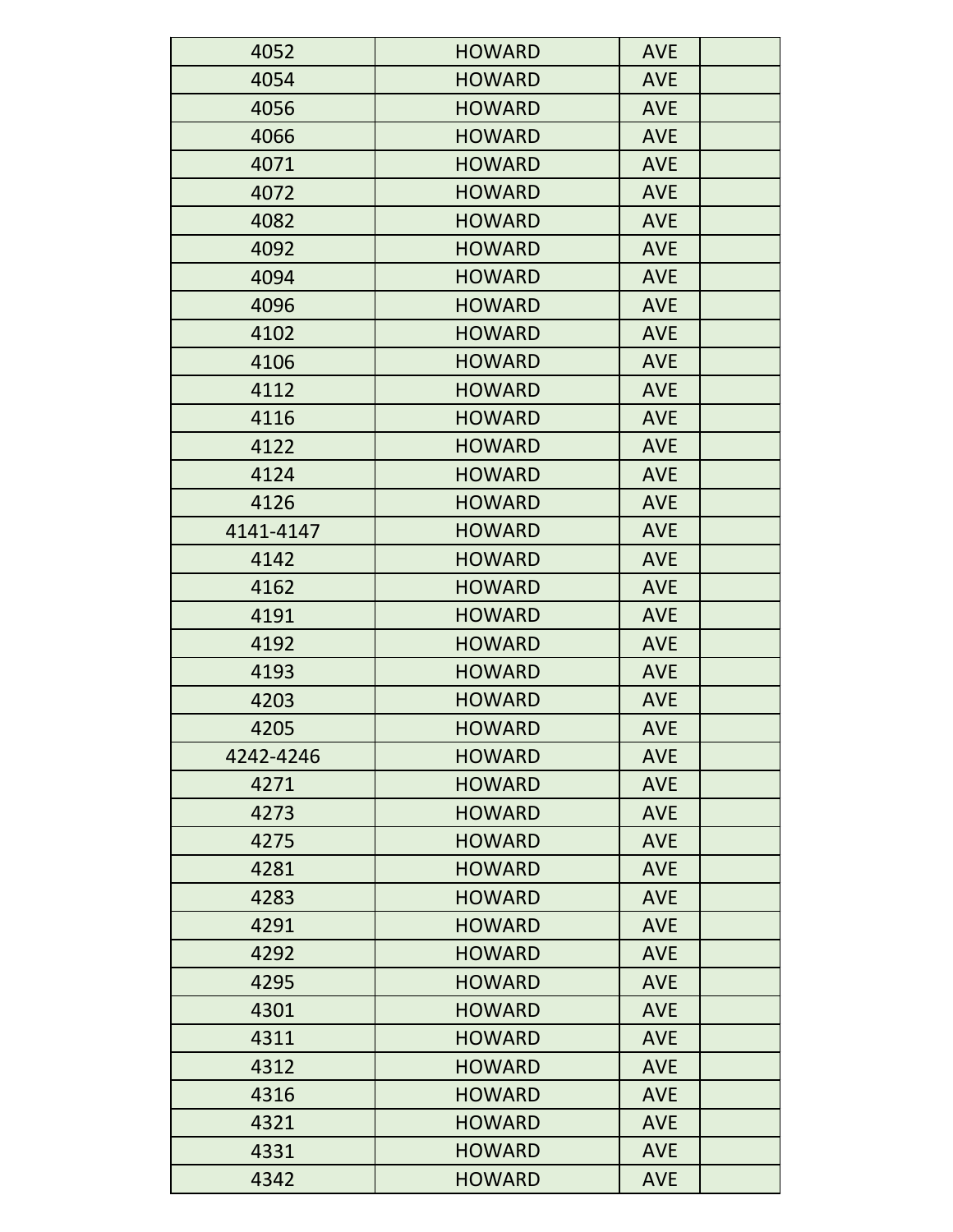| 4344      | <b>HOWARD</b> | <b>AVE</b> |
|-----------|---------------|------------|
| 4346      | <b>HOWARD</b> | <b>AVE</b> |
| 4361      | <b>HOWARD</b> | <b>AVE</b> |
| 4422      | <b>HOWARD</b> | <b>AVE</b> |
| 4432-4436 | <b>HOWARD</b> | <b>AVE</b> |
| 4462      | <b>HOWARD</b> | <b>AVE</b> |
| 4501      | <b>HOWARD</b> | <b>AVE</b> |
| 4502      | <b>HOWARD</b> | <b>AVE</b> |
| 4512      | <b>HOWARD</b> | <b>AVE</b> |
| 4521      | <b>HOWARD</b> | <b>AVE</b> |
| 4522      | <b>HOWARD</b> | <b>AVE</b> |
| 4532      | <b>HOWARD</b> | <b>AVE</b> |
| 4551      | <b>HOWARD</b> | <b>AVE</b> |
| 4552      | <b>HOWARD</b> | <b>AVE</b> |
| 4561      | <b>HOWARD</b> | <b>AVE</b> |
| 4562      | <b>HOWARD</b> | <b>AVE</b> |
| 4582      | <b>HOWARD</b> | <b>AVE</b> |
| 4602      | <b>HOWARD</b> | <b>AVE</b> |
| 4611      | <b>HOWARD</b> | <b>AVE</b> |
| 4612      | <b>HOWARD</b> | <b>AVE</b> |
| 4622      | <b>HOWARD</b> | <b>AVE</b> |
| 4642      | <b>HOWARD</b> | <b>AVE</b> |
| 4652      | <b>HOWARD</b> | <b>AVE</b> |
| 4662      | <b>HOWARD</b> | <b>AVE</b> |
| 4681      | <b>HOWARD</b> | <b>AVE</b> |
| 4682      | <b>HOWARD</b> | <b>AVE</b> |
| 4701      | <b>HOWARD</b> | <b>AVE</b> |
| 4702      | <b>HOWARD</b> | <b>AVE</b> |
| 4712      | <b>HOWARD</b> | <b>AVE</b> |
| 4721      | <b>HOWARD</b> | <b>AVE</b> |
| 4742      | <b>HOWARD</b> | <b>AVE</b> |
| 4751      | <b>HOWARD</b> | <b>AVE</b> |
| 4752      | <b>HOWARD</b> | <b>AVE</b> |
| 4772      | <b>HOWARD</b> | <b>AVE</b> |
| 4792      | <b>HOWARD</b> | <b>AVE</b> |
| 4802      | <b>HOWARD</b> | <b>AVE</b> |
| 4822      | <b>HOWARD</b> | <b>AVE</b> |
| 4832      | <b>HOWARD</b> | <b>AVE</b> |
| 4852      | <b>HOWARD</b> | <b>AVE</b> |
| 4862      | <b>HOWARD</b> | <b>AVE</b> |
| 4882      | <b>HOWARD</b> | <b>AVE</b> |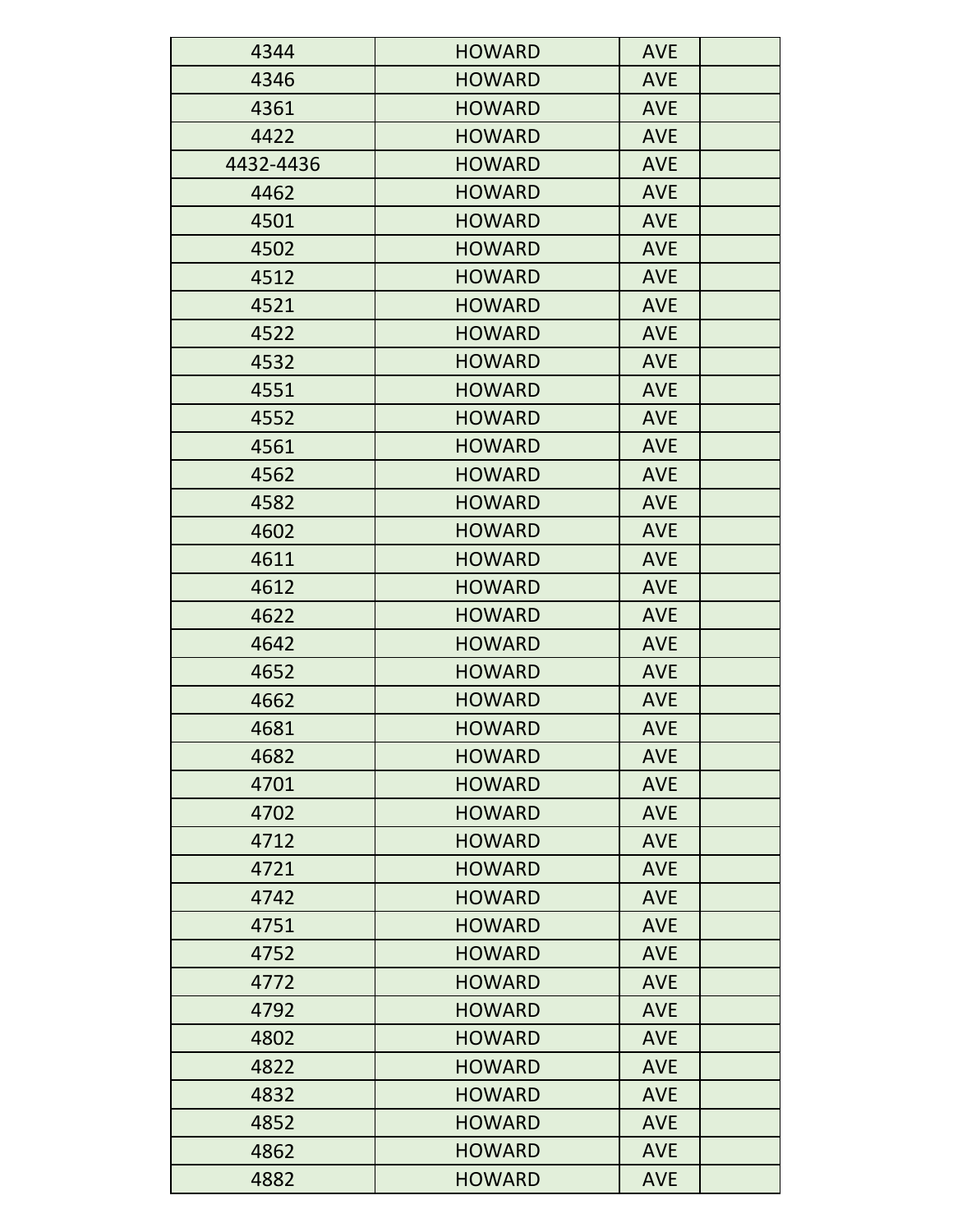| 4892 | <b>HOWARD</b> | <b>AVE</b> |
|------|---------------|------------|
| 4902 | <b>HOWARD</b> | <b>AVE</b> |
| 4922 | <b>HOWARD</b> | <b>AVE</b> |
| 4932 | <b>HOWARD</b> | <b>AVE</b> |
| 4952 | <b>HOWARD</b> | <b>AVE</b> |
| 4962 | <b>HOWARD</b> | <b>AVE</b> |
| 4972 | <b>HOWARD</b> | <b>AVE</b> |
| 4982 | <b>HOWARD</b> | <b>AVE</b> |
| 4992 | <b>HOWARD</b> | <b>AVE</b> |
| 5012 | <b>HOWARD</b> | <b>AVE</b> |
| 5022 | <b>HOWARD</b> | <b>AVE</b> |
| 5031 | <b>HOWARD</b> | <b>AVE</b> |
| 5032 | <b>HOWARD</b> | <b>AVE</b> |
| 5042 | <b>HOWARD</b> | <b>AVE</b> |
| 5051 | <b>HOWARD</b> | <b>AVE</b> |
| 5052 | <b>HOWARD</b> | <b>AVE</b> |
| 5061 | <b>HOWARD</b> | <b>AVE</b> |
| 5071 | <b>HOWARD</b> | <b>AVE</b> |
| 5072 | <b>HOWARD</b> | <b>AVE</b> |
| 5081 | <b>HOWARD</b> | <b>AVE</b> |
| 5082 | <b>HOWARD</b> | <b>AVE</b> |
| 5091 | <b>HOWARD</b> | <b>AVE</b> |
| 5092 | <b>HOWARD</b> | <b>AVE</b> |
| 5111 | <b>HOWARD</b> | <b>AVE</b> |
| 5112 | <b>HOWARD</b> | <b>AVE</b> |
| 5121 | <b>HOWARD</b> | <b>AVE</b> |
| 5131 | <b>HOWARD</b> | <b>AVE</b> |
| 5132 | <b>HOWARD</b> | <b>AVE</b> |
| 5142 | <b>HOWARD</b> | <b>AVE</b> |
| 5151 | <b>HOWARD</b> | <b>AVE</b> |
| 5152 | <b>HOWARD</b> | <b>AVE</b> |
| 5161 | <b>HOWARD</b> | <b>AVE</b> |
| 5162 | <b>HOWARD</b> | <b>AVE</b> |
| 5171 | <b>HOWARD</b> | <b>AVE</b> |
| 5172 | <b>HOWARD</b> | <b>AVE</b> |
| 5181 | <b>HOWARD</b> | <b>AVE</b> |
| 5192 | <b>HOWARD</b> | <b>AVE</b> |
| 5202 | <b>HOWARD</b> | <b>AVE</b> |
| 5212 | <b>HOWARD</b> | <b>AVE</b> |
| 5222 | <b>HOWARD</b> | <b>AVE</b> |
| 5232 | <b>HOWARD</b> | <b>AVE</b> |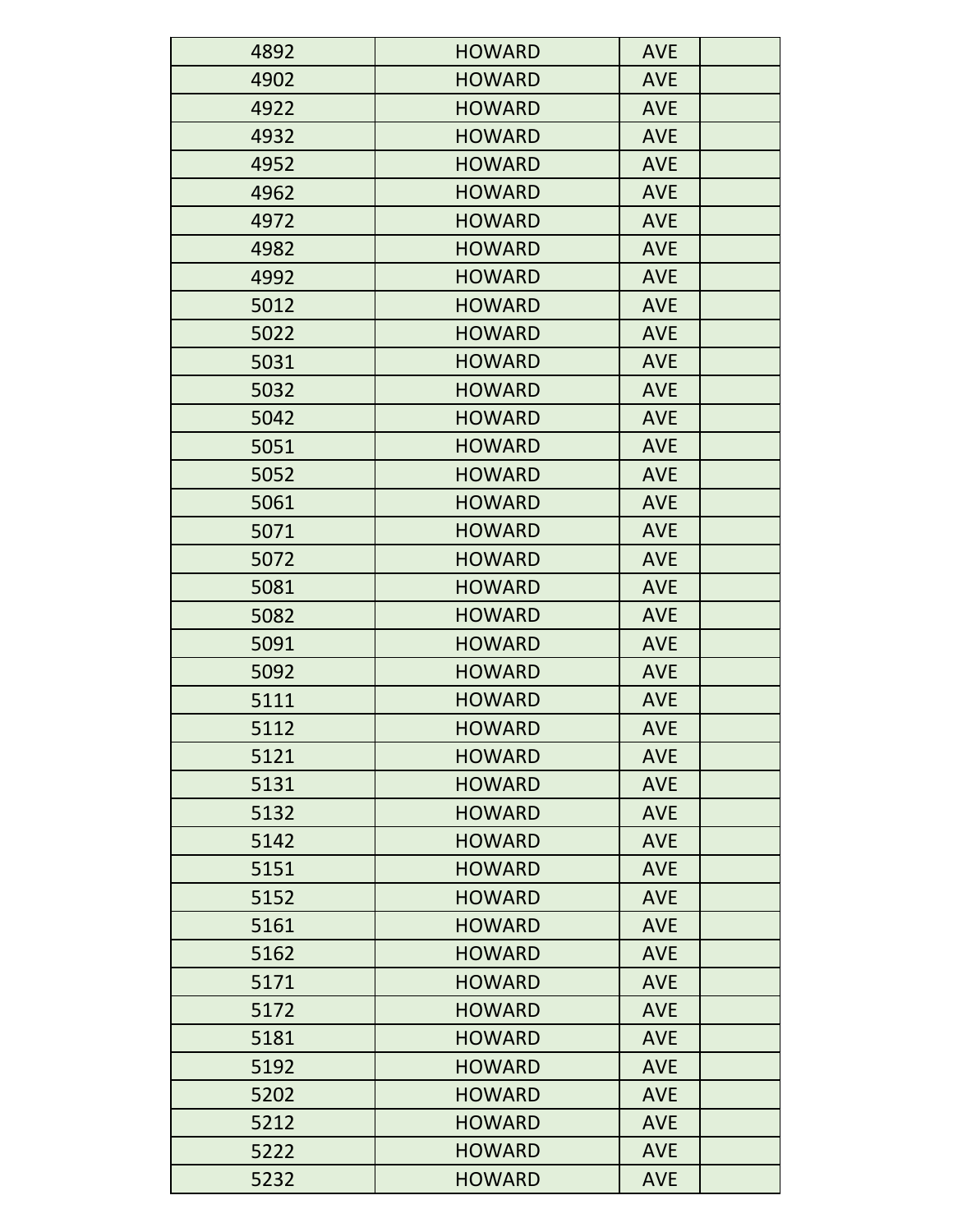| 3191  | <b>KATELLA</b>   | <b>AVE</b> |
|-------|------------------|------------|
| 3699  | <b>KATELLA</b>   | <b>AVE</b> |
| 4512  | <b>KATELLA</b>   | <b>AVE</b> |
| 4644  | <b>KATELLA</b>   | <b>AVE</b> |
| 4682  | <b>KATELLA</b>   | <b>AVE</b> |
| 5031  | <b>KEARSARGE</b> | <b>AVE</b> |
| 5032  | <b>KEARSARGE</b> | <b>AVE</b> |
| 5051  | <b>KEARSARGE</b> | <b>AVE</b> |
| 5052  | <b>KEARSARGE</b> | <b>AVE</b> |
| 5061  | <b>KEARSARGE</b> | <b>AVE</b> |
| 5062  | <b>KEARSARGE</b> | <b>AVE</b> |
| 5071  | <b>KEARSARGE</b> | <b>AVE</b> |
| 5072  | <b>KEARSARGE</b> | <b>AVE</b> |
| 5081  | <b>KEARSARGE</b> | <b>AVE</b> |
| 5082  | <b>KEARSARGE</b> | <b>AVE</b> |
| 5091  | <b>KEARSARGE</b> | <b>AVE</b> |
| 5092  | <b>KEARSARGE</b> | <b>AVE</b> |
| 5111  | <b>KEARSARGE</b> | <b>AVE</b> |
| 5112  | <b>KEARSARGE</b> | <b>AVE</b> |
| 5121  | <b>KEARSARGE</b> | <b>AVE</b> |
| 5122  | <b>KEARSARGE</b> | <b>AVE</b> |
| 5131  | <b>KEARSARGE</b> | <b>AVE</b> |
| 5132  | <b>KEARSARGE</b> | <b>AVE</b> |
| 5151  | <b>KEARSARGE</b> | <b>AVE</b> |
| 5152  | <b>KEARSARGE</b> | <b>AVE</b> |
| 5161  | <b>KEARSARGE</b> | <b>AVE</b> |
| 5162  | <b>KEARSARGE</b> | <b>AVE</b> |
| 5172  | <b>KEARSARGE</b> | <b>AVE</b> |
| 5181  | <b>KEARSARGE</b> | <b>AVE</b> |
| 5182  | <b>KEARSARGE</b> | <b>AVE</b> |
| 11071 | <b>LANGLEY</b>   | <b>DR</b>  |
| 11072 | <b>LANGLEY</b>   | <b>DR</b>  |
| 11081 | <b>LANGLEY</b>   | <b>DR</b>  |
| 11082 | <b>LANGLEY</b>   | <b>DR</b>  |
| 11091 | <b>LANGLEY</b>   | <b>DR</b>  |
| 11092 | <b>LANGLEY</b>   | <b>DR</b>  |
| 11101 | <b>LANGLEY</b>   | <b>DR</b>  |
| 11102 | <b>LANGLEY</b>   | <b>DR</b>  |
| 11121 | <b>LANGLEY</b>   | <b>DR</b>  |
| 11122 | <b>LANGLEY</b>   | <b>DR</b>  |
| 11132 | <b>LANGLEY</b>   | <b>DR</b>  |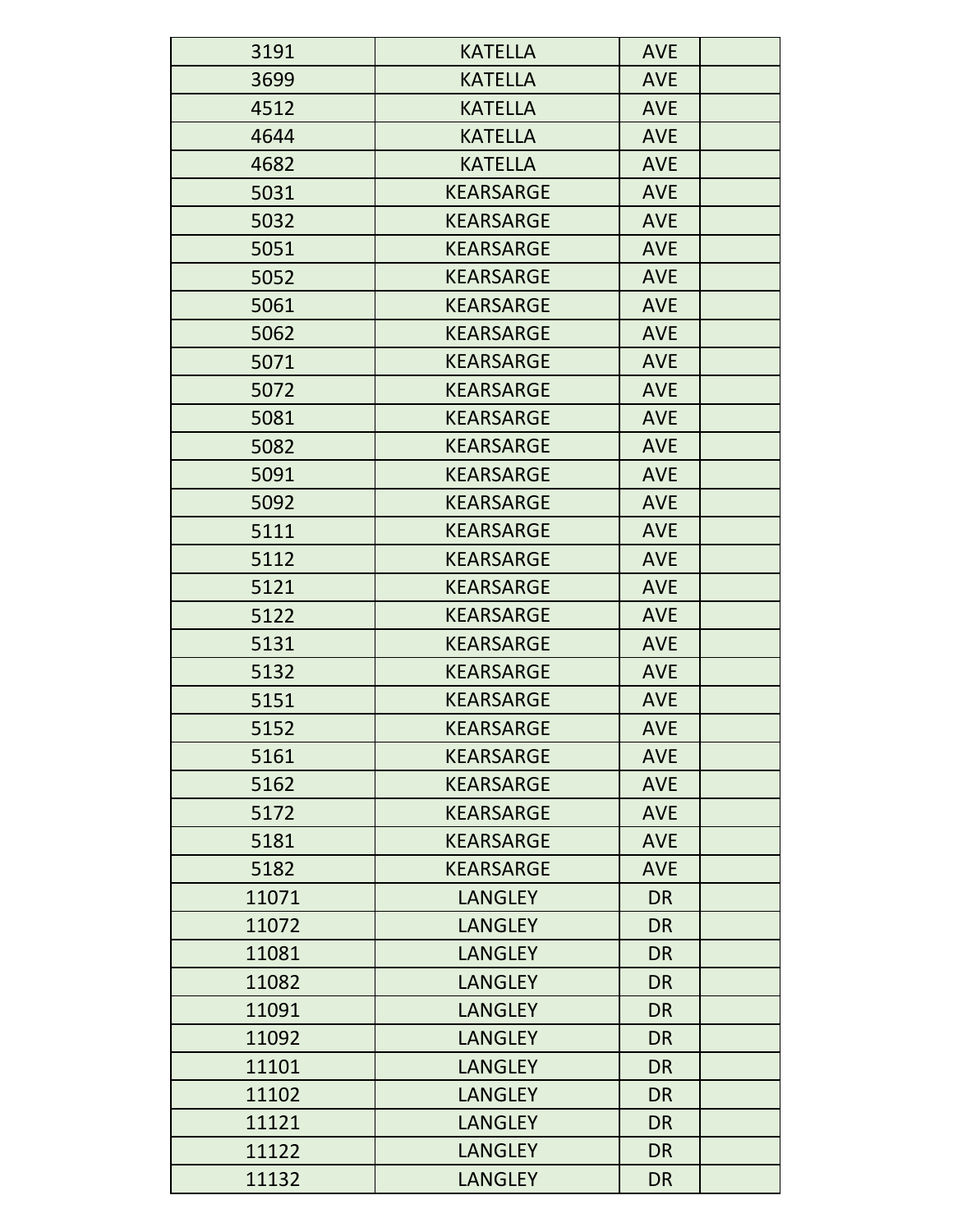| 11151 | <b>LANGLEY</b>   | <b>DR</b> |
|-------|------------------|-----------|
| 11152 | <b>LANGLEY</b>   | <b>DR</b> |
| 11161 | <b>LANGLEY</b>   | <b>DR</b> |
| 11162 | <b>LANGLEY</b>   | <b>DR</b> |
| 11181 | <b>LANGLEY</b>   | <b>DR</b> |
| 11182 | <b>LANGLEY</b>   | <b>DR</b> |
| 11192 | <b>LANGLEY</b>   | <b>DR</b> |
| 11012 | <b>LEXINGTON</b> | <b>DR</b> |
| 11032 | <b>LEXINGTON</b> | <b>DR</b> |
| 11042 | <b>LEXINGTON</b> | <b>DR</b> |
| 11062 | <b>LEXINGTON</b> | <b>DR</b> |
| 11072 | <b>LEXINGTON</b> | <b>DR</b> |
| 11092 | <b>LEXINGTON</b> | <b>DR</b> |
| 11102 | <b>LEXINGTON</b> | <b>DR</b> |
| 11122 | <b>LEXINGTON</b> | <b>DR</b> |
| 11132 | <b>LEXINGTON</b> | <b>DR</b> |
| 11152 | <b>LEXINGTON</b> | <b>DR</b> |
| 11162 | <b>LEXINGTON</b> | <b>DR</b> |
| 11182 | <b>LEXINGTON</b> | <b>DR</b> |
| 11192 | <b>LEXINGTON</b> | <b>DR</b> |
| 11102 | <b>MAPLE</b>     | <b>ST</b> |
| 11121 | <b>MAPLE</b>     | <b>ST</b> |
| 11061 | <b>MIDWAY</b>    | <b>DR</b> |
| 11071 | <b>MIDWAY</b>    | <b>DR</b> |
| 11072 | <b>MIDWAY</b>    | <b>DR</b> |
| 11082 | <b>MIDWAY</b>    | <b>DR</b> |
| 11101 | <b>MIDWAY</b>    | <b>DR</b> |
| 11102 | <b>MIDWAY</b>    | <b>DR</b> |
| 11111 | <b>MIDWAY</b>    | <b>DR</b> |
| 11112 | <b>MIDWAY</b>    | <b>DR</b> |
| 11121 | <b>MIDWAY</b>    | <b>DR</b> |
| 11122 | <b>MIDWAY</b>    | <b>DR</b> |
| 11141 | <b>MIDWAY</b>    | <b>DR</b> |
| 11142 | <b>MIDWAY</b>    | <b>DR</b> |
| 11151 | <b>MIDWAY</b>    | <b>DR</b> |
| 11152 | <b>MIDWAY</b>    | <b>DR</b> |
| 11171 | <b>MIDWAY</b>    | <b>DR</b> |
| 11172 | <b>MIDWAY</b>    | <b>DR</b> |
| 11181 | <b>MIDWAY</b>    | <b>DR</b> |
| 11182 | <b>MIDWAY</b>    | <b>DR</b> |
| 11201 | <b>MIDWAY</b>    | <b>DR</b> |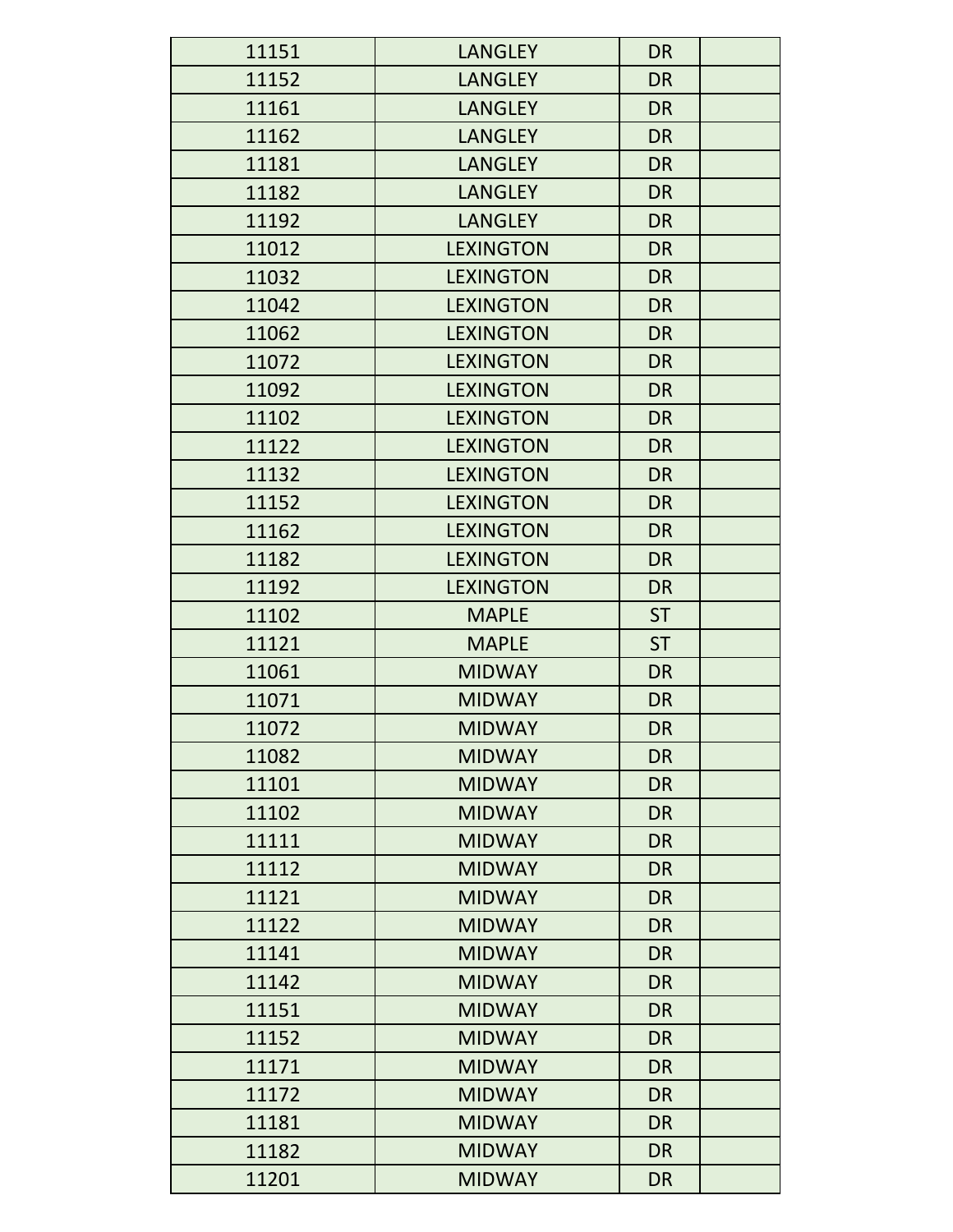| 11202 | <b>MIDWAY</b>  | <b>DR</b> |
|-------|----------------|-----------|
| 11082 | <b>MINDORA</b> | <b>ST</b> |
| 11091 | <b>MINDORA</b> | <b>ST</b> |
| 11092 | <b>MINDORA</b> | <b>ST</b> |
| 11101 | <b>MINDORA</b> | <b>ST</b> |
| 11102 | <b>MINDORA</b> | <b>ST</b> |
| 11111 | <b>MINDORA</b> | <b>ST</b> |
| 11112 | <b>MINDORA</b> | <b>ST</b> |
| 11122 | <b>MINDORA</b> | <b>ST</b> |
| 11132 | <b>MINDORA</b> | <b>ST</b> |
| 11141 | <b>MINDORA</b> | <b>ST</b> |
| 11151 | <b>MINDORA</b> | <b>ST</b> |
| 11152 | <b>MINDORA</b> | <b>ST</b> |
| 11161 | <b>MINDORA</b> | <b>ST</b> |
| 11162 | <b>MINDORA</b> | <b>ST</b> |
| 11172 | <b>MINDORA</b> | <b>ST</b> |
| 11182 | <b>MINDORA</b> | <b>ST</b> |
| 11192 | <b>MINDORA</b> | <b>ST</b> |
| 11211 | <b>MINDORA</b> | <b>ST</b> |
| 11212 | <b>MINDORA</b> | <b>ST</b> |
| 11221 | <b>MINDORA</b> | <b>ST</b> |
| 11222 | <b>MINDORA</b> | <b>ST</b> |
| 11052 | <b>NOEL</b>    | <b>ST</b> |
| 11054 | <b>NOEL</b>    | <b>ST</b> |
| 11102 | <b>NOEL</b>    | <b>ST</b> |
| 11104 | <b>NOEL</b>    | <b>ST</b> |
| 11112 | <b>NOEL</b>    | <b>ST</b> |
| 11121 | <b>NOEL</b>    | <b>ST</b> |
| 11131 | <b>NOEL</b>    | <b>ST</b> |
| 11141 | <b>NOEL</b>    | <b>ST</b> |
| 11161 | <b>NOEL</b>    | <b>ST</b> |
| 11163 | <b>NOEL</b>    | <b>ST</b> |
| 11182 | <b>NOEL</b>    | <b>ST</b> |
| 11201 | <b>NOEL</b>    | <b>ST</b> |
| 10672 | <b>OAK</b>     | <b>ST</b> |
| 10682 | <b>OAK</b>     | <b>ST</b> |
| 10692 | <b>OAK</b>     | <b>ST</b> |
| 10702 | <b>OAK</b>     | <b>ST</b> |
| 10742 | <b>OAK</b>     | <b>ST</b> |
| 10752 | <b>OAK</b>     | <b>ST</b> |
| 10762 | <b>OAK</b>     | <b>ST</b> |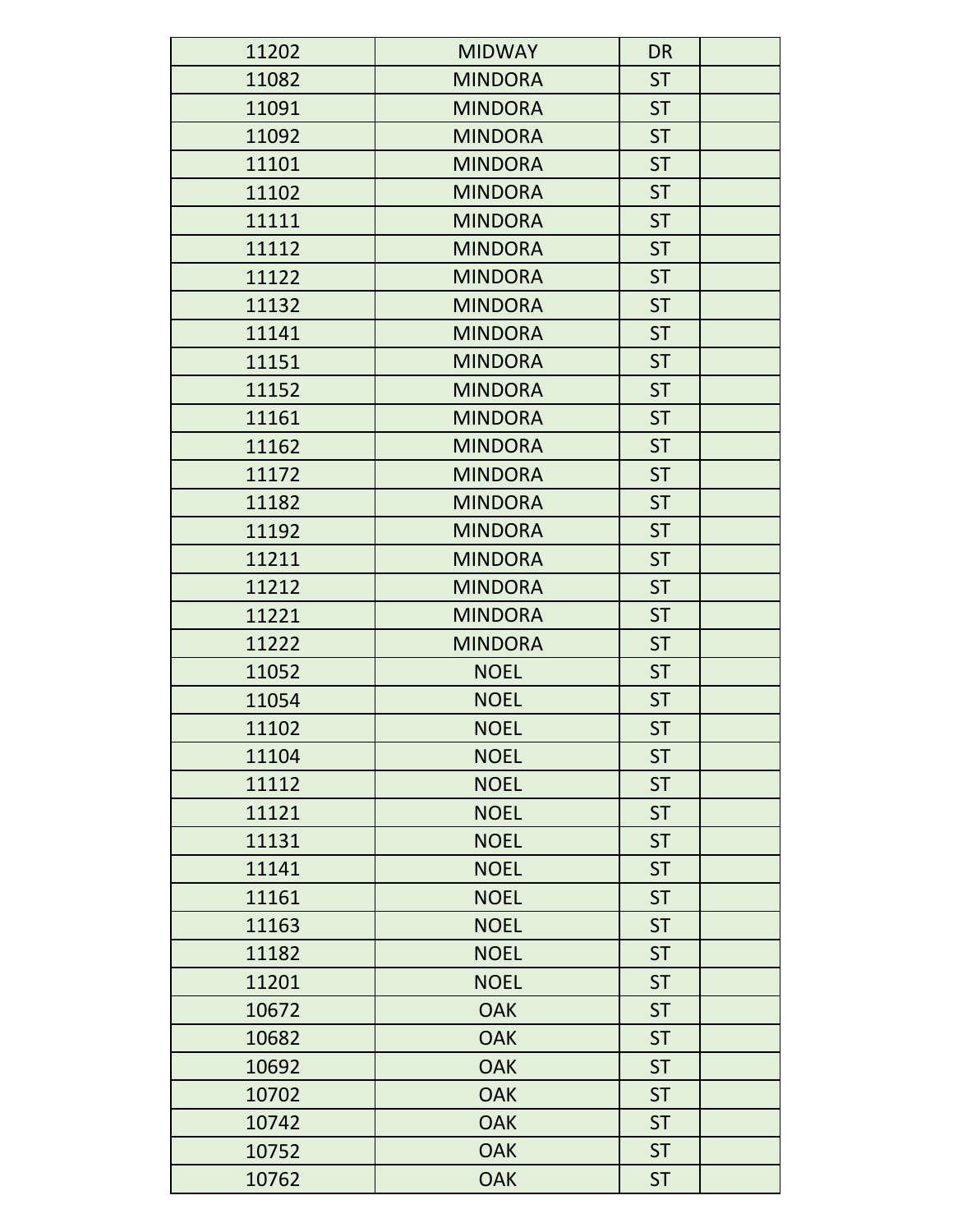| 10792 | <b>OAK</b>    | <b>ST</b> | A |
|-------|---------------|-----------|---|
| 10792 | <b>OAK</b>    | <b>ST</b> | B |
| 10792 | <b>OAK</b>    | <b>ST</b> | D |
| 10792 | <b>OAK</b>    | <b>ST</b> |   |
| 10812 | <b>OAK</b>    | <b>ST</b> |   |
| 10832 | <b>OAK</b>    | <b>ST</b> |   |
| 10834 | <b>OAK</b>    | <b>ST</b> |   |
| 10836 | <b>OAK</b>    | <b>ST</b> |   |
| 10838 | <b>OAK</b>    | <b>ST</b> |   |
| 10842 | <b>OAK</b>    | <b>ST</b> |   |
| 10852 | <b>OAK</b>    | <b>ST</b> |   |
| 10772 | <b>PINE</b>   | <b>ST</b> |   |
| 10782 | <b>PINE</b>   | <b>ST</b> |   |
| 10784 | <b>PINE</b>   | <b>ST</b> |   |
| 10792 | <b>PINE</b>   | <b>ST</b> |   |
| 10802 | <b>PINE</b>   | <b>ST</b> |   |
| 10811 | <b>PINE</b>   | <b>ST</b> |   |
| 10812 | <b>PINE</b>   | <b>ST</b> |   |
| 10821 | <b>PINE</b>   | <b>ST</b> |   |
| 10831 | <b>PINE</b>   | <b>ST</b> |   |
| 10832 | <b>PINE</b>   | <b>ST</b> |   |
| 10834 | <b>PINE</b>   | <b>ST</b> |   |
| 10842 | <b>PINE</b>   | <b>ST</b> |   |
| 10846 | <b>PINE</b>   | <b>ST</b> |   |
| 11011 | <b>RANGER</b> | <b>DR</b> |   |
| 11012 | <b>RANGER</b> | <b>DR</b> |   |
| 11022 | <b>RANGER</b> | <b>DR</b> |   |
| 11031 | <b>RANGER</b> | <b>DR</b> |   |
| 11042 | <b>RANGER</b> | <b>DR</b> |   |
| 11051 | <b>RANGER</b> | <b>DR</b> |   |
| 11052 | <b>RANGER</b> | <b>DR</b> |   |
| 11061 | <b>RANGER</b> | <b>DR</b> |   |
| 11062 | <b>RANGER</b> | <b>DR</b> |   |
| 11072 | <b>RANGER</b> | <b>DR</b> |   |
| 11081 | <b>RANGER</b> | <b>DR</b> |   |
| 11082 | <b>RANGER</b> | <b>DR</b> |   |
| 11091 | <b>RANGER</b> | <b>DR</b> |   |
| 11092 | <b>RANGER</b> | <b>DR</b> |   |
| 11101 | <b>RANGER</b> | <b>DR</b> |   |
| 11102 | <b>RANGER</b> | <b>DR</b> |   |
| 11111 | <b>RANGER</b> | <b>DR</b> |   |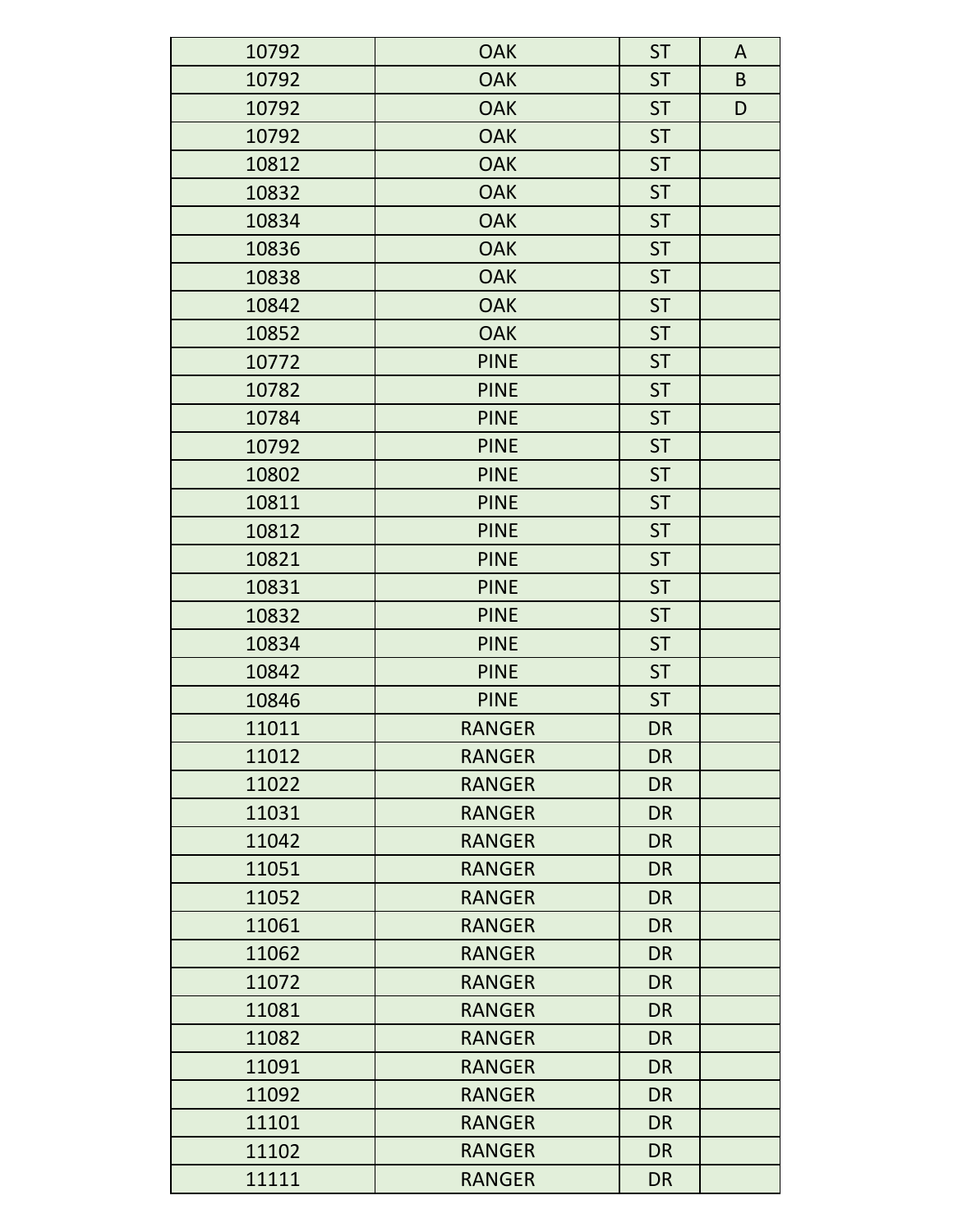| 11112 | <b>RANGER</b>   | <b>DR</b> |
|-------|-----------------|-----------|
| 11121 | <b>RANGER</b>   | <b>DR</b> |
| 11122 | <b>RANGER</b>   | <b>DR</b> |
| 11131 | <b>RANGER</b>   | <b>DR</b> |
| 11132 | <b>RANGER</b>   | <b>DR</b> |
| 11141 | <b>RANGER</b>   | <b>DR</b> |
| 11142 | <b>RANGER</b>   | <b>DR</b> |
| 11151 | <b>RANGER</b>   | <b>DR</b> |
| 11161 | <b>RANGER</b>   | <b>DR</b> |
| 11162 | <b>RANGER</b>   | <b>DR</b> |
| 11181 | <b>RANGER</b>   | <b>DR</b> |
| 11182 | <b>RANGER</b>   | <b>DR</b> |
| 11191 | <b>RANGER</b>   | <b>DR</b> |
| 11192 | <b>RANGER</b>   | <b>DR</b> |
| 10771 | <b>REAGAN</b>   | <b>ST</b> |
| 10781 | <b>REAGAN</b>   | <b>ST</b> |
| 10791 | <b>REAGAN</b>   | <b>ST</b> |
| 10792 | <b>REAGAN</b>   | <b>ST</b> |
| 10800 | <b>REAGAN</b>   | <b>ST</b> |
| 10801 | <b>REAGAN</b>   | <b>ST</b> |
| 10803 | <b>REAGAN</b>   | <b>ST</b> |
| 10806 | <b>REAGAN</b>   | <b>ST</b> |
| 10811 | <b>REAGAN</b>   | <b>ST</b> |
| 10812 | <b>REAGAN</b>   | <b>ST</b> |
| 10813 | <b>REAGAN</b>   | <b>ST</b> |
| 10814 | <b>REAGAN</b>   | <b>ST</b> |
| 10821 | <b>REAGAN</b>   | <b>ST</b> |
| 10822 | <b>REAGAN</b>   | <b>ST</b> |
| 10831 | <b>REAGAN</b>   | <b>ST</b> |
| 10832 | <b>REAGAN</b>   | <b>ST</b> |
| 10833 | <b>REAGAN</b>   | <b>ST</b> |
| 10841 | <b>REAGAN</b>   | <b>ST</b> |
| 10842 | <b>REAGAN</b>   | <b>ST</b> |
| 10851 | <b>REAGAN</b>   | <b>ST</b> |
| 10952 | <b>REAGAN</b>   | <b>ST</b> |
| 11110 | <b>REAGAN</b>   | <b>ST</b> |
| 11011 | <b>SARATOGA</b> | <b>DR</b> |
| 11022 | <b>SARATOGA</b> | <b>DR</b> |
| 11031 | <b>SARATOGA</b> | <b>DR</b> |
| 11041 | <b>SARATOGA</b> | <b>DR</b> |
| 11061 | <b>SARATOGA</b> | <b>DR</b> |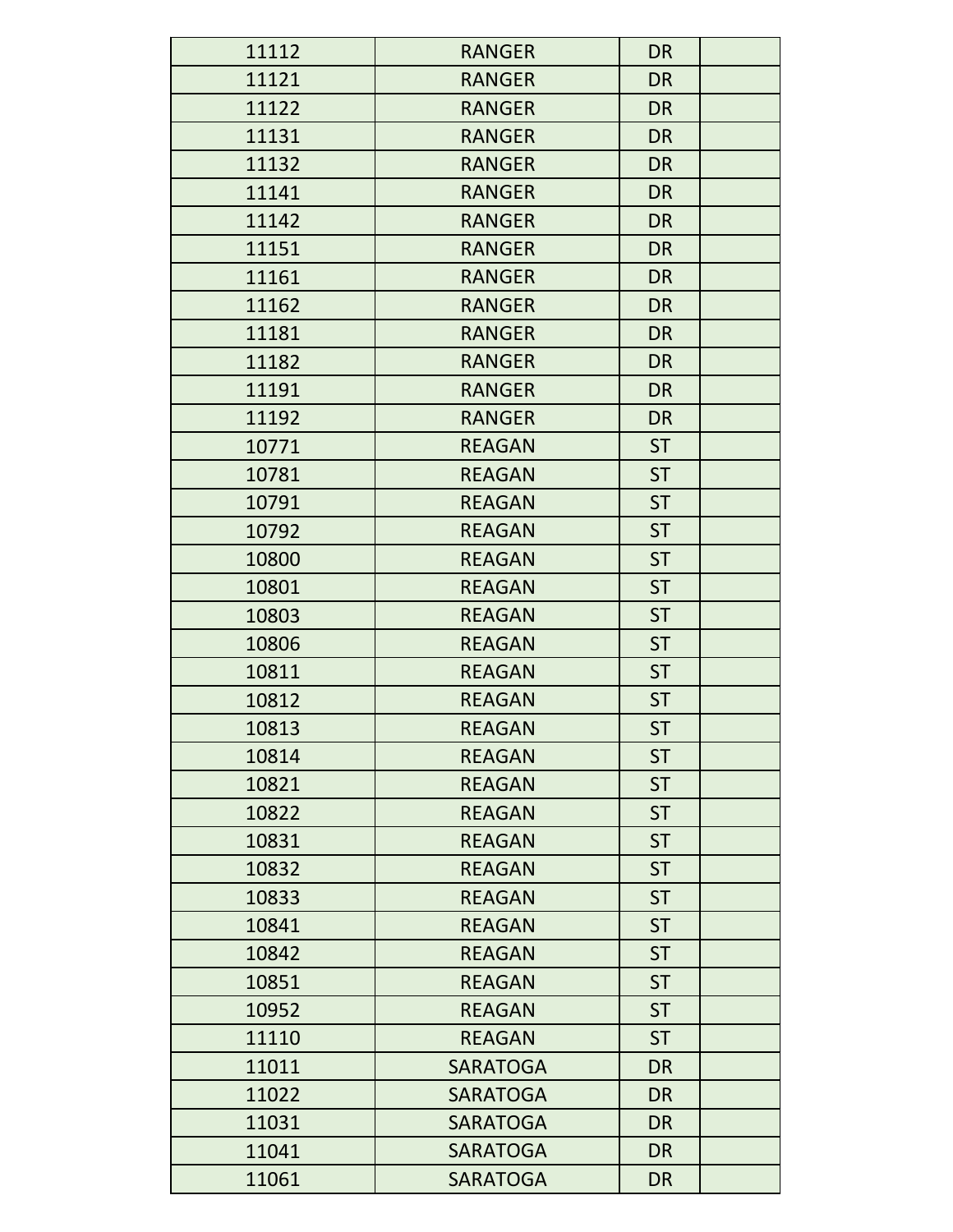| 11071 | <b>SARATOGA</b>  | <b>DR</b>  |
|-------|------------------|------------|
| 11072 | <b>SARATOGA</b>  | <b>DR</b>  |
| 11082 | <b>SARATOGA</b>  | <b>DR</b>  |
| 11091 | <b>SARATOGA</b>  | <b>DR</b>  |
| 11092 | <b>SARATOGA</b>  | <b>DR</b>  |
| 11101 | <b>SARATOGA</b>  | <b>DR</b>  |
| 11102 | <b>SARATOGA</b>  | <b>DR</b>  |
| 11121 | <b>SARATOGA</b>  | <b>DR</b>  |
| 11122 | <b>SARATOGA</b>  | <b>DR</b>  |
| 11131 | <b>SARATOGA</b>  | <b>DR</b>  |
| 11132 | <b>SARATOGA</b>  | <b>DR</b>  |
| 11152 | <b>SARATOGA</b>  | <b>DR</b>  |
| 11161 | <b>SARATOGA</b>  | <b>DR</b>  |
| 11181 | <b>SARATOGA</b>  | <b>DR</b>  |
| 11182 | <b>SARATOGA</b>  | <b>DR</b>  |
| 11191 | <b>SARATOGA</b>  | <b>DR</b>  |
| 11192 | <b>SARATOGA</b>  | <b>DR</b>  |
| 11194 | <b>SARATOGA</b>  | <b>DR</b>  |
| 11196 | <b>SARATOGA</b>  | <b>DR</b>  |
| 3311  | <b>SAUSALITO</b> | <b>ST</b>  |
| 10511 | <b>SAUSALITO</b> | <b>CT</b>  |
| 10521 | <b>SAUSALITO</b> | <b>CT</b>  |
| 10531 | <b>SAUSALITO</b> | <b>CT</b>  |
| 10532 | <b>SAUSALITO</b> | <b>CT</b>  |
| 10541 | <b>SAUSALITO</b> | CT         |
| 10542 | <b>SAUSALITO</b> | <b>CT</b>  |
| 10551 | <b>SAUSALITO</b> | <b>CT</b>  |
| 10552 | <b>SAUSALITO</b> | <b>CT</b>  |
| 10555 | <b>SAUSALITO</b> | <b>CT</b>  |
| 10559 | <b>SAUSALITO</b> | <b>CT</b>  |
| 10562 | <b>SAUSALITO</b> | <b>CT</b>  |
| 10572 | <b>SAUSALITO</b> | <b>CIR</b> |
| 10582 | <b>SAUSALITO</b> | <b>CT</b>  |
| 11011 | <b>TARAWA</b>    | <b>DR</b>  |
| 11012 | <b>TARAWA</b>    | <b>DR</b>  |
| 11021 | <b>TARAWA</b>    | <b>DR</b>  |
| 11022 | <b>TARAWA</b>    | <b>DR</b>  |
| 11041 | <b>TARAWA</b>    | <b>DR</b>  |
| 11042 | <b>TARAWA</b>    | <b>DR</b>  |
| 11051 | <b>TARAWA</b>    | <b>DR</b>  |
| 11052 | <b>TARAWA</b>    | <b>DR</b>  |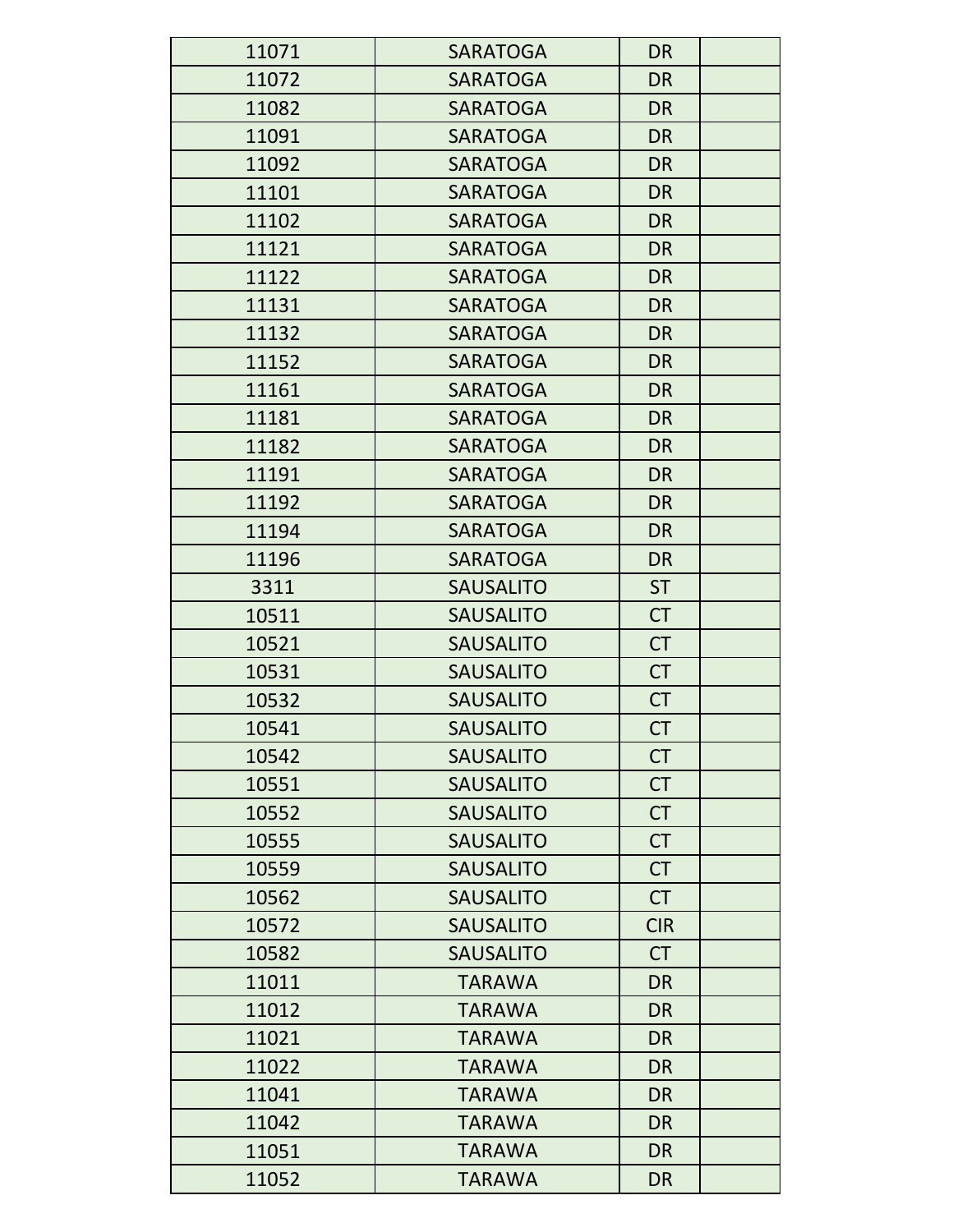| 11061 | <b>TARAWA</b>      | <b>DR</b> |
|-------|--------------------|-----------|
| 11062 | <b>TARAWA</b>      | <b>DR</b> |
| 11071 | <b>TARAWA</b>      | <b>DR</b> |
| 11072 | <b>TARAWA</b>      | <b>DR</b> |
| 11081 | <b>TARAWA</b>      | <b>DR</b> |
| 11082 | <b>TARAWA</b>      | <b>DR</b> |
| 11092 | <b>TARAWA</b>      | <b>DR</b> |
| 11101 | <b>TARAWA</b>      | <b>DR</b> |
| 11102 | <b>TARAWA</b>      | <b>DR</b> |
| 11111 | <b>TARAWA</b>      | <b>DR</b> |
| 11112 | <b>TARAWA</b>      | <b>DR</b> |
| 11121 | <b>TARAWA</b>      | <b>DR</b> |
| 11122 | <b>TARAWA</b>      | <b>DR</b> |
| 11132 | <b>TARAWA</b>      | <b>DR</b> |
| 11141 | <b>TARAWA</b>      | <b>DR</b> |
| 11142 | <b>TARAWA</b>      | <b>DR</b> |
| 11151 | <b>TARAWA</b>      | <b>DR</b> |
| 11152 | <b>TARAWA</b>      | <b>DR</b> |
| 11161 | <b>TARAWA</b>      | <b>DR</b> |
| 11162 | <b>TARAWA</b>      | <b>DR</b> |
| 11182 | <b>TARAWA</b>      | <b>DR</b> |
| 11191 | <b>TARAWA</b>      | <b>DR</b> |
| 11192 | <b>TARAWA</b>      | <b>DR</b> |
| 11010 | <b>TICONDEROGA</b> | <b>DR</b> |
| 11031 | <b>TICONDEROGA</b> | <b>DR</b> |
| 11032 | <b>TICONDEROGA</b> | <b>DR</b> |
| 11042 | <b>TICONDEROGA</b> | <b>DR</b> |
| 11051 | <b>TICONDEROGA</b> | <b>DR</b> |
| 11052 | <b>TICONDEROGA</b> | <b>DR</b> |
| 11061 | <b>TICONDEROGA</b> | <b>DR</b> |
| 11062 | <b>TICONDEROGA</b> | <b>DR</b> |
| 11081 | <b>TICONDEROGA</b> | <b>DR</b> |
| 11082 | <b>TICONDEROGA</b> | <b>DR</b> |
| 11092 | <b>TICONDEROGA</b> | <b>DR</b> |
| 11101 | <b>TICONDEROGA</b> | <b>DR</b> |
| 11102 | <b>TICONDEROGA</b> | <b>DR</b> |
| 11111 | <b>TICONDEROGA</b> | <b>DR</b> |
| 11112 | <b>TICONDEROGA</b> | <b>DR</b> |
| 11121 | <b>TICONDEROGA</b> | <b>DR</b> |
| 11122 | <b>TICONDEROGA</b> | <b>DR</b> |
| 11131 | <b>TICONDEROGA</b> | <b>DR</b> |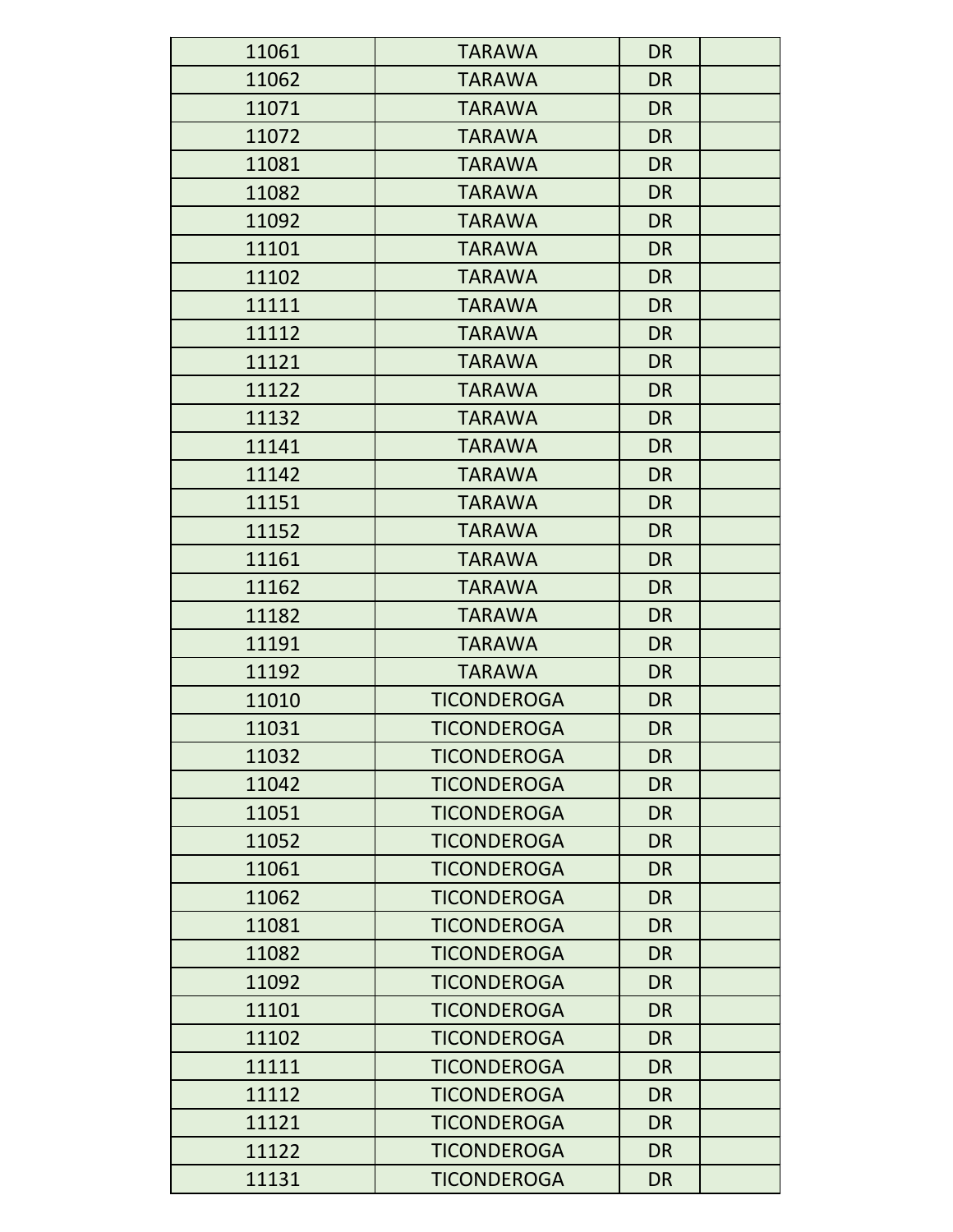| 11132 | <b>TICONDEROGA</b> | <b>DR</b>  |  |
|-------|--------------------|------------|--|
| 11141 | <b>TICONDEROGA</b> | <b>DR</b>  |  |
| 11142 | <b>TICONDEROGA</b> | <b>DR</b>  |  |
| 11151 | <b>TICONDEROGA</b> | <b>DR</b>  |  |
| 11152 | <b>TICONDEROGA</b> | <b>DR</b>  |  |
| 11161 | <b>TICONDEROGA</b> | <b>DR</b>  |  |
| 11162 | <b>TICONDEROGA</b> | <b>DR</b>  |  |
| 11181 | <b>TICONDEROGA</b> | <b>DR</b>  |  |
| 11182 | <b>TICONDEROGA</b> | <b>DR</b>  |  |
| 11191 | <b>TICONDEROGA</b> | <b>DR</b>  |  |
| 11192 | <b>TICONDEROGA</b> | <b>DR</b>  |  |
| 5031  | <b>TRIPOLI</b>     | <b>AVE</b> |  |
| 5032  | <b>TRIPOLI</b>     | <b>AVE</b> |  |
| 5051  | <b>TRIPOLI</b>     | <b>AVE</b> |  |
| 5052  | <b>TRIPOLI</b>     | <b>AVE</b> |  |
| 5061  | <b>TRIPOLI</b>     | <b>AVE</b> |  |
| 5062  | <b>TRIPOLI</b>     | <b>AVE</b> |  |
| 5071  | <b>TRIPOLI</b>     | <b>AVE</b> |  |
| 5072  | <b>TRIPOLI</b>     | <b>AVE</b> |  |
| 5081  | <b>TRIPOLI</b>     | <b>AVE</b> |  |
| 5082  | <b>TRIPOLI</b>     | <b>AVE</b> |  |
| 5091  | <b>TRIPOLI</b>     | <b>AVE</b> |  |
| 5111  | <b>TRIPOLI</b>     | <b>AVE</b> |  |
| 5112  | <b>TRIPOLI</b>     | <b>AVE</b> |  |
| 5121  | <b>TRIPOLI</b>     | <b>AVE</b> |  |
| 5122  | <b>TRIPOLI</b>     | <b>AVE</b> |  |
| 5131  | <b>TRIPOLI</b>     | <b>AVE</b> |  |
| 5132  | <b>TRIPOLI</b>     | <b>AVE</b> |  |
| 5151  | <b>TRIPOLI</b>     | <b>AVE</b> |  |
| 5152  | <b>TRIPOLI</b>     | <b>AVE</b> |  |
| 5161  | <b>TRIPOLI</b>     | <b>AVE</b> |  |
| 5162  | <b>TRIPOLI</b>     | <b>AVE</b> |  |
| 5171  | <b>TRIPOLI</b>     | <b>AVE</b> |  |
| 5172  | <b>TRIPOLI</b>     | <b>AVE</b> |  |
| 5181  | <b>TRIPOLI</b>     | <b>AVE</b> |  |
| 5182  | <b>TRIPOLI</b>     | <b>AVE</b> |  |
| 10641 | <b>WALNUT</b>      | <b>ST</b>  |  |
| 10642 | <b>WALNUT</b>      | <b>ST</b>  |  |
| 10651 | <b>WALNUT</b>      | <b>ST</b>  |  |
| 10652 | <b>WALNUT</b>      | <b>ST</b>  |  |
| 10653 | <b>WALNUT</b>      | <b>ST</b>  |  |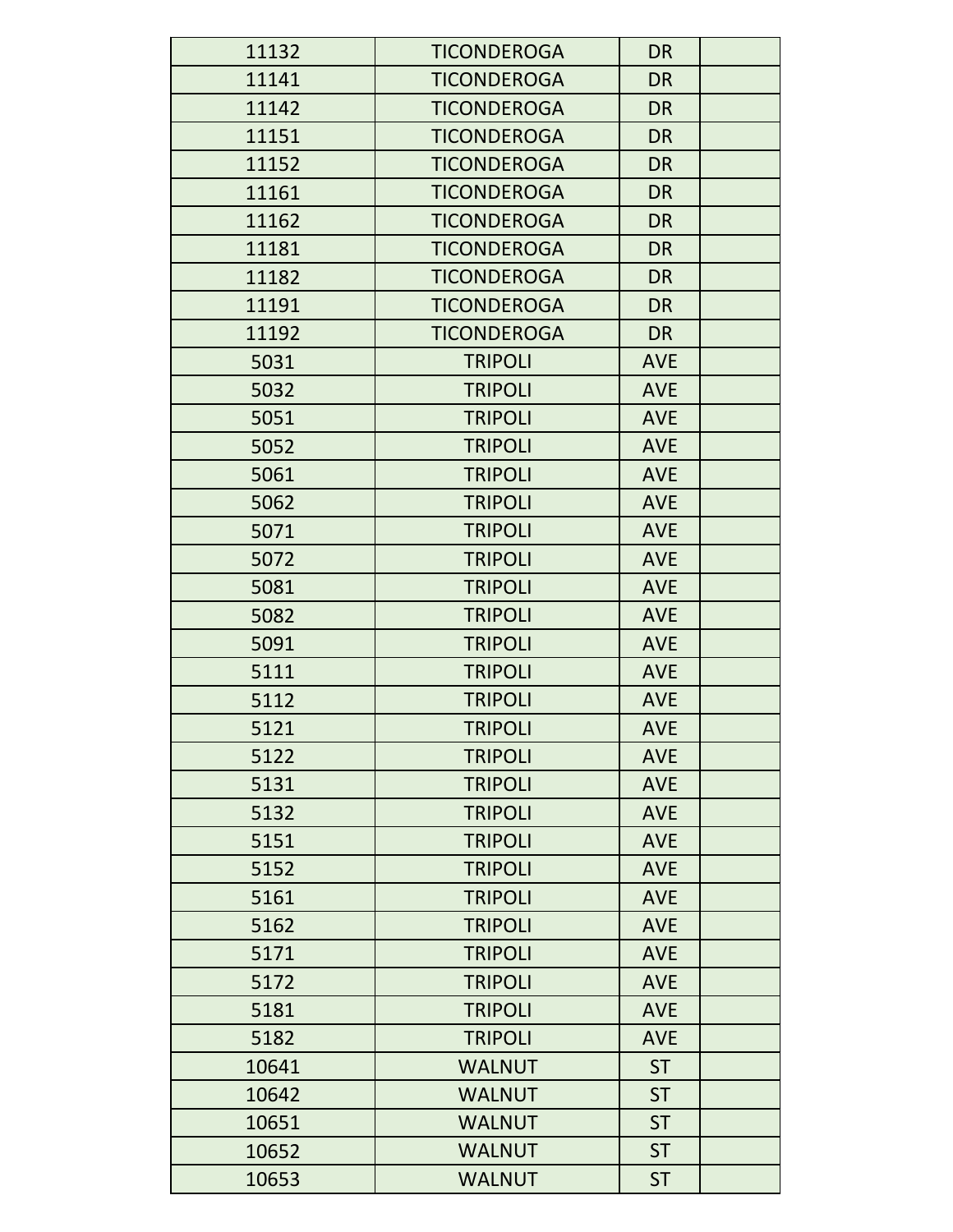| 10655       | <b>WALNUT</b> | <b>ST</b> | $\overline{2}$ |
|-------------|---------------|-----------|----------------|
| 10662       | <b>WALNUT</b> | <b>ST</b> |                |
| 10664       | <b>WALNUT</b> | <b>ST</b> |                |
| 10681       | <b>WALNUT</b> | <b>ST</b> |                |
| 10682       | <b>WALNUT</b> | <b>ST</b> |                |
| 10682 1/2   | <b>WALNUT</b> | <b>ST</b> |                |
| 10692       | <b>WALNUT</b> | <b>ST</b> |                |
| 10701-10709 | <b>WALNUT</b> | <b>ST</b> |                |
| 10702       | <b>WALNUT</b> | <b>ST</b> |                |
| 10712       | <b>WALNUT</b> | <b>ST</b> |                |
| 10714       | <b>WALNUT</b> | <b>ST</b> |                |
| 10722       | <b>WALNUT</b> | <b>ST</b> |                |
| 10741       | <b>WALNUT</b> | <b>ST</b> |                |
| 10751       | <b>WALNUT</b> | <b>ST</b> |                |
| 10755       | <b>WALNUT</b> | <b>ST</b> |                |
| 10761       | <b>WALNUT</b> | <b>ST</b> |                |
| 10762       | <b>WALNUT</b> | <b>ST</b> |                |
| 10772       | <b>WALNUT</b> | <b>ST</b> |                |
| 10780-10788 | <b>WALNUT</b> | <b>ST</b> |                |
| 10781       | <b>WALNUT</b> | <b>ST</b> |                |
| 10782       | <b>WALNUT</b> | <b>ST</b> |                |
| 10791       | <b>WALNUT</b> | <b>ST</b> |                |
| 10792       | <b>WALNUT</b> | <b>ST</b> |                |
| 10794       | <b>WALNUT</b> | <b>ST</b> |                |
| 10796       | <b>WALNUT</b> | <b>ST</b> |                |
| 10798       | <b>WALNUT</b> | <b>ST</b> |                |
| 10801       | <b>WALNUT</b> | <b>ST</b> |                |
| 10812       | <b>WALNUT</b> | <b>ST</b> |                |
| 10821       | <b>WALNUT</b> | <b>ST</b> |                |
| 10823       | <b>WALNUT</b> | <b>ST</b> |                |
| 10825       | <b>WALNUT</b> | <b>ST</b> |                |
| 10831       | <b>WALNUT</b> | <b>ST</b> |                |
| 10832       | <b>WALNUT</b> | <b>ST</b> |                |
| 10840       | <b>WALNUT</b> | <b>ST</b> |                |
| 10851       | <b>WALNUT</b> | <b>ST</b> |                |
| 10862       | <b>WALNUT</b> | <b>ST</b> |                |
| 10868       | <b>WALNUT</b> | <b>ST</b> |                |
| 10871       | <b>WALNUT</b> | <b>ST</b> |                |
| 10872       | <b>WALNUT</b> | <b>ST</b> |                |
| 10891       | <b>WALNUT</b> | <b>ST</b> |                |
| 10892       | <b>WALNUT</b> | <b>ST</b> |                |